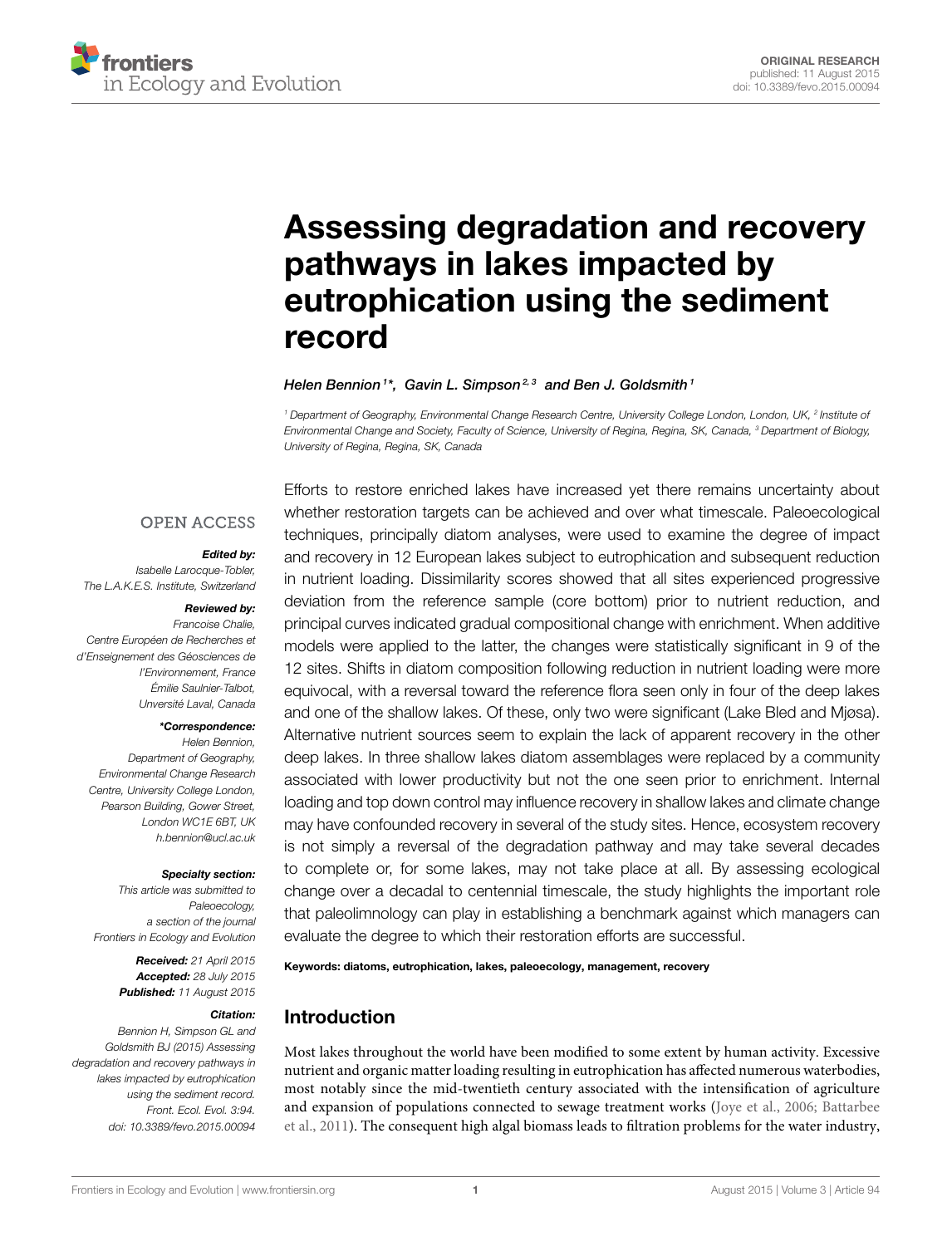oxygen depletion, recreational impairment, loss of biodiversity, fish mortality, and decline or loss of submerged plants (Smith et al., [1999\)](#page-19-0).

Efforts to restore enriched systems have increased over the last few decades and there are now numerous examples of lakes in recovery [\(Jeppesen et al., 2005;](#page-18-1) [Verdonschot et al., 2013\)](#page-19-1). Pointsource control at sewage treatment works has been particularly effective at reducing external nutrient loads but nutrient pollution from diffuse agricultural sources has proved more difficult to control as it is dispersed over large areas (Carpenter et al., [1998;](#page-18-2) [Schoumans et al., 2014\)](#page-19-2). Nevertheless, restoration schemes that promote use of buffer strips, good agricultural practice, and wetland regeneration have all contributed to the reduction of nutrient loading from agricultural sources (Sharpley et al., [2000\)](#page-19-3). In deep, well flushed lakes, eutrophication is often reversed by the reduction in phosphorus (P) inputs alone, such as in Lake Washington, USA, where P concentrations fell dramatically, phytoplankton biomass declined and there were sustained increases in transparency following effluent diversion and treatment [\(Edmondson and Lehman, 1981\)](#page-18-3). However, in shallow lakes internal P loading can delay recovery and external P reduction is often combined with other management measures such as dredging or biomanipulation [\(Søndergaard et al.,](#page-19-4) [2007;](#page-19-4) [Jeppesen et al., 2012\)](#page-18-4), and increasingly geo-engineering techniques which use P-capping agents [\(Spears et al., 2013;](#page-19-5) [Zamparas and Zacharias, 2014\)](#page-19-6).

Whilst there are many individual success stories, there remains considerable uncertainty about whether restoration targets can be achieved and over what timescales one might expect to see improvement. Recovery may be a slow process as biotic communities tend to exhibit hysteresis and timelags, and thus ecosystems take time to re-adjust to reduced stress (e.g., [Yan et al., 2003;](#page-19-7) [Johnson and Angeler, 2010\)](#page-18-5). In an analysis of long-term datasets from 35 restored lakes, [Jeppesen et al. \(2005\)](#page-18-1) showed that internal nutrient loading delayed recovery, but in most lakes a new equilibrium for total P (TP) was reached after 10–15 years. Furthermore, new pressures, especially from global warming, may counter restoration strategies. Climate change in combination with land use changes is anticipated to cause increased nutrient loading in lakes, and may increase the frequency and intensity of harmful algal blooms [\(Jeppesen et al., 2010,](#page-18-6) [2014\)](#page-18-7). Longer growth seasons, higher water temperature, and more turbid conditions are likely to amplify eutrophication problems [\(Jeppesen et al.,](#page-18-6) [2010;](#page-18-6) [Moss et al., 2011\)](#page-19-8). Thus the expectation that ecosystems can be returned, following remediation efforts, to conditions prior to enrichment may be a naive one and managers and policy makers may have to accept that "shifting baselines" will limit the ability to meet restoration targets [\(Duarte et al.,](#page-18-8) [2009;](#page-18-8) [Bennion et al., 2011a;](#page-17-1) [Battarbee et al., 2012\)](#page-17-2). Indeed the concept of "novel ecosystems" has been introduced to describe ecosystems in which the species composition and/or function have been completely transformed from the historic system [\(Hobbs et al., 2009\)](#page-18-9). It has been argued that in these systems a refocusing of conservation and restoration practices away from existing or historical assemblages may be required though most ecologists advocate management based on the same values that we want from historical ecosystems [\(Higgs et al., 2014;](#page-18-10) [Corlett,](#page-18-11) [2015\)](#page-18-11).

Legislative programmes are now in force to reduce pollution and restore aquatic ecosystems to good health in many regions of the world. In Europe, the Water Framework Directive (WFD) with its aim to restore waters to at least good status, has increased the need for effective restoration programmes for all lakes [\(European Union, 2000\)](#page-18-12). Within the WFD, ecological status is based on the degree to which present day conditions deviate from those expected in the absence of significant anthropogenic influence, termed reference conditions. Consequently there has been a wave of research aimed at defining reference conditions and development of tools for estimating deviation from them. Lake sediment analysis provides unique insights into the history of freshwater ecosystems giving evidence for the nature and timing of ecosystem change, and providing a record of human impact that can be indispensible in developing strategies for ecosystem management [\(Bennion et al., 2011a\)](#page-17-1). Palaeoecological methods can reveal pre-impact conditions and identify any signs of recovery, and have played a key role in the WFD (Bennion and Battarbee, [2007\)](#page-17-3), particularly in determining pre-enrichment reference conditions and degree of eutrophication (Bennion et al., [2004\)](#page-18-13). Diatom records have proved especially valuable in this respect, largely due to their sensitivity to shifts in trophic status [\(Bennion and Simpson, 2011;](#page-18-14) [Bennion et al., 2011b\)](#page-18-15). As many restoration programmes progress, there is great potential to employ a combination of limnological and sediment records to track recovery using the pre-eutrophication baseline as a benchmark [\(Battarbee et al., 2005\)](#page-17-4).

This paper employs palaeoecological techniques to examine the degree of impact and recovery in 12 European lakes that have been subject to eutrophication. Changes in the diatom assemblages, both community composition and diatominferred TP (DI-TP) concentrations, in sediment cores from the study lakes are assessed in response to enrichment and subsequent reduction in nutrient loading. The extent to which the diatom assemblages are approaching or deviating from reference conditions is explored using ordination and dissimilarity scores and the identification of the floristic changes is assessed statistically using additive models. The key questions being addressed are: (i) Do the observed changes reflect degradation and recovery?, (ii) Is the recovery pathway simply a reversal of the degradation pathway?, and (iii) Can the lake sediment record be used to track degradation and recovery and thus inform management?

# Materials and Methods

### Study Sites

The 12 study sites are located in European lowland catchments and represent a range of lake types in terms of lake area, depth, and trophic status (**[Table 1](#page-2-0)**). The lakes are within the temperate climatic zone, located in six countries across Europe from Slovenia to Norway, spanning a latitudinal range from 46.4 to 60.8◦N. Most of the lakes lie in lowland (<200 m) catchments, with the exception of Lake Bled in Slovenia which lies at higher elevation. The dataset covers a wide range of lake surface areas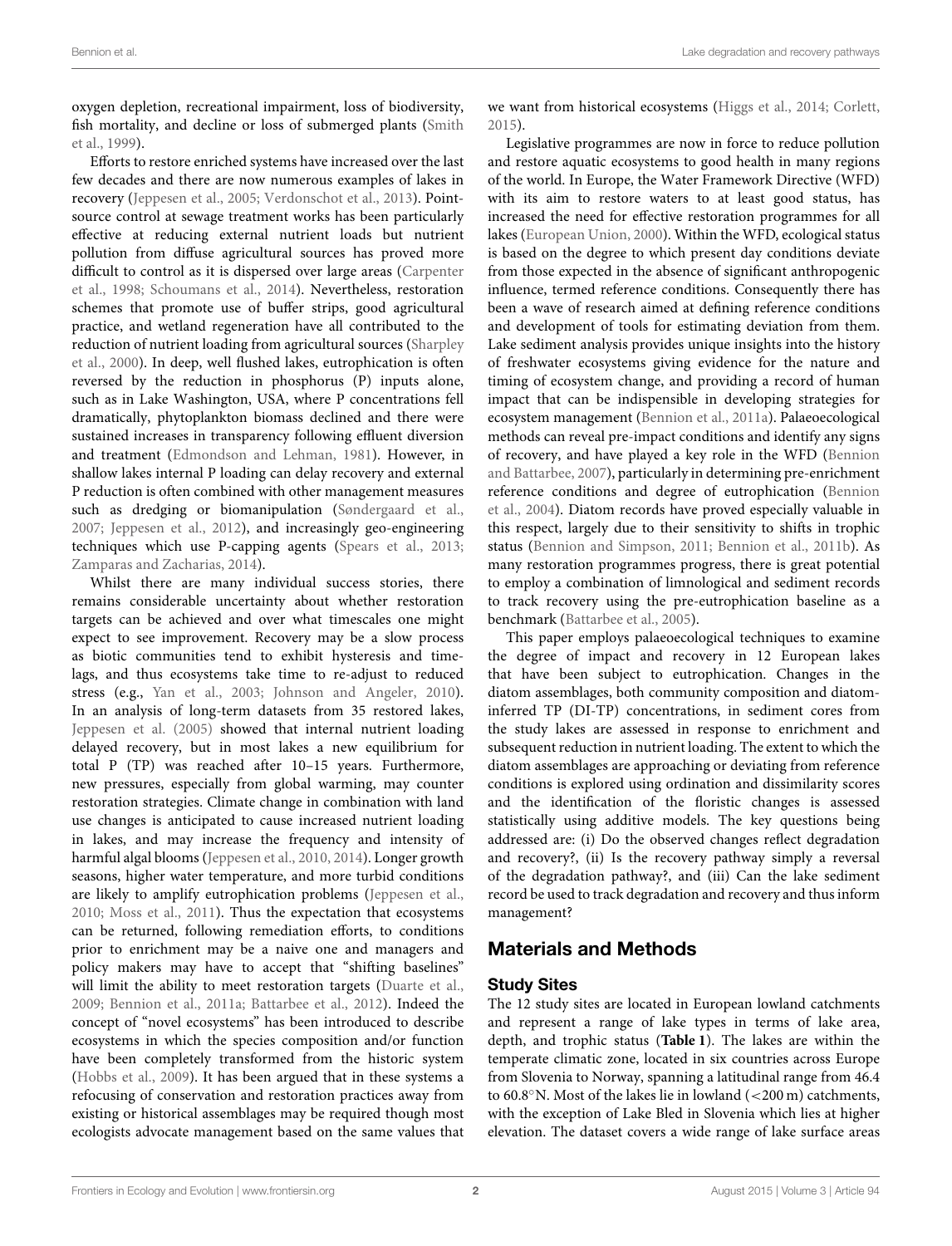#### <span id="page-2-0"></span>TABLE 1 | Summary characteristics of the 12 study sites.

| Site name (year of core<br>collection) | Lat.<br>$^{\circ}$ N | Long.<br>$^{\circ}$ E | Country  | Alt<br>m asl   | Lake area<br>km <sup>2</sup> | Max depth<br>m | <b>Mean TP</b><br>$\mu g L^{-1}$ | Lake type | <b>Management actions</b>                                                                                             |
|----------------------------------------|----------------------|-----------------------|----------|----------------|------------------------------|----------------|----------------------------------|-----------|-----------------------------------------------------------------------------------------------------------------------|
| Barton Broad (1995)                    | 52.7                 | 1.5                   | England  | $\overline{2}$ | 0.77                         | 1.5            | 74                               | <b>SN</b> | Reduced external P loading<br>since late 1970s; sediment<br>removal to reduce internal<br>P-loading from 1995 to 2000 |
| Bosherston Central Lake (2001)         | 51.6                 | $-4.9$                | Wales    | $\overline{2}$ | 0.34                         | 2.0            | 20                               | SN        | Sewage diversion since 1984,<br>bypass pipeline construction in<br>1992                                               |
| Loch Leven (1999)                      | 56.2                 | $-3.4$                | Scotland | 106            | 13.7                         | $25.5^{\rm a}$ | 53                               | SN        | Reduced P loading since 1985<br>but internal loading issues                                                           |
| Llangorse Lake (1996)                  | 51.9                 | $-3.3$                | Wales    | 156            | 1.4                          | 9.0            | 118                              | SN        | Sewage diversion in 1981 and<br>1992                                                                                  |
| Marsworth Reservoir (1991)             | 51.8                 | $-0.7$                | England  | 115            | 0.1                          | 4.0            | 476                              | SN        | Sewage part-diversion and<br>improved sewage treatment<br>works in mid 1980s                                          |
| Lake Bled (1996)                       | 46.4                 | 14.1                  | Slovenia | 475            | 1.5                          | 32.0           | 20                               | <b>DS</b> | Sewage effluent diversion in<br>1982                                                                                  |
| Esthwaite Water (1997)                 | 54.4                 | $-3.0$                | England  | 65             | $\mathbf{1}$                 | 15.5           | 28                               | <b>DS</b> | Reduced P loading since 1986<br>but internal loading issues and<br>fish farm present until 2009                       |
| Gjersjøen (2002)                       | 59.8                 | 10.8                  | Norway   | 40             | 2.4                          | 64.0           | 15                               | DS        | Sewage effluent diversion in<br>1971                                                                                  |
| Kiełpińskie (2010)                     | 53.4                 | 19.8                  | Poland   | 120            | 0.61                         | 11             | 105                              | <b>DS</b> | Decrease in fertilizer use and<br>change in land use in early 1990s                                                   |
| Lidzbarskie (2009)                     | 53.3                 | 19.8                  | Poland   | 128            | 1.22                         | 25.5           | 66                               | <b>DS</b> | Decrease in fertilizer use and<br>change in land use in early 1990s                                                   |
| Mill Loch (1998)                       | 55.1                 | $-3.4$                | Scotland | 55             | 0.11                         | 16.8           | 92                               | <b>DS</b> | Exact restoration measure and<br>timing unknown                                                                       |
| Mjøsa (2006)                           | 60.8                 | 11                    | Norway   | 123            | 362                          | 453.0          | $\overline{4}$                   | <b>DS</b> | Improvements to sewage<br>treatment works in late 1970s                                                               |

Lat., Latitude; Long., Longitude; SN, shallow, non-stratifying; DS, deep, stratifying. <sup>a</sup>the mean depth and coring depth of Loch Leven is 4 m and the lake is therefore classed as SN.

from  $<$ 1 to 362 km<sup>2</sup> though is comprised mostly of small lakes. Similarly, lakes span a broad range in maximum water depth from 1.5 to 453 m. For data analyses, the sites have been classed as either deep, stratifying (seven lakes) or shallow, non-stratifying (five lakes), in order to explore whether these lake types respond differently to nutrient reduction measures. While Loch Leven has a deep basin of 25.5 m, the majority of the lake is shallow with a mean depth of 4 m, and as the core was collected in a water depth of 4 m, this lake is classed as shallow, non-stratifying.

The lakes cover a wide range of current (annual mean) TP concentrations from 4 to  $476 \,\mathrm{\upmu g}\ \mathrm{L}^{-1}$ , spanning the full trophic gradient from oligotrophic to hypertrophic conditions (**[Table 1](#page-2-0)**). The catchments are largely productive with nutrient loading from either point sources such as sewage treatment works and/or diffuse sources from agriculture. All of the sites have experienced eutrophication within the last ∼100 years and have either seen a reduction in external nutrient loading from sewage treatment works since the 1970s and 1980s or have received less diffuse pollution as a result of changes in land use and management (**[Table 1](#page-2-0)**).

### Sediment Core Collection and Analyses

A sediment core was collected from the open water area of each lake as part of several different previous studies and, therefore, coring methods and analytical resolution vary from site to site. At least 10 samples from each core spanning the last ∼200 years were analyzed for diatoms and, while there were typically  $>5$ samples representing the post-restoration period, in a few cases there were only three samples available. Diatom analysis was carried out using standard methods [\(Battarbee et al., 2001\)](#page-17-5). A minimum of 300 valves were counted from each sample using a research quality microscope with a 100x oil immersion objective and phase contrast. [Krammer and Lange-Bertalot \(1986–1991\)](#page-18-16) was the principal flora used in identification. The diatom data are expressed as percentage relative abundances.

Chronologies for the cores included in this study were determined using radiometric methods. Selected sediment samples were analyzed for <sup>210</sup>Pb, <sup>226</sup>Ra, <sup>137</sup>Cs, and <sup>241</sup>Am by direct gamma assay using the methods of [Appleby et al. \(1986\)](#page-17-6). <sup>210</sup>Pb chronologies were calculated using either Constant Rate of Supply (CRS) or Constant Initial Concentration (CIC) dating models [\(Appleby and Oldfield, 1978\)](#page-17-7), based on the method best suited to the data.

### Data Analysis

The degree of floristic change in the diatom assemblages between the bottom sample and every other sample in the core was assessed using the squared chord distance (SCD) dissimilarity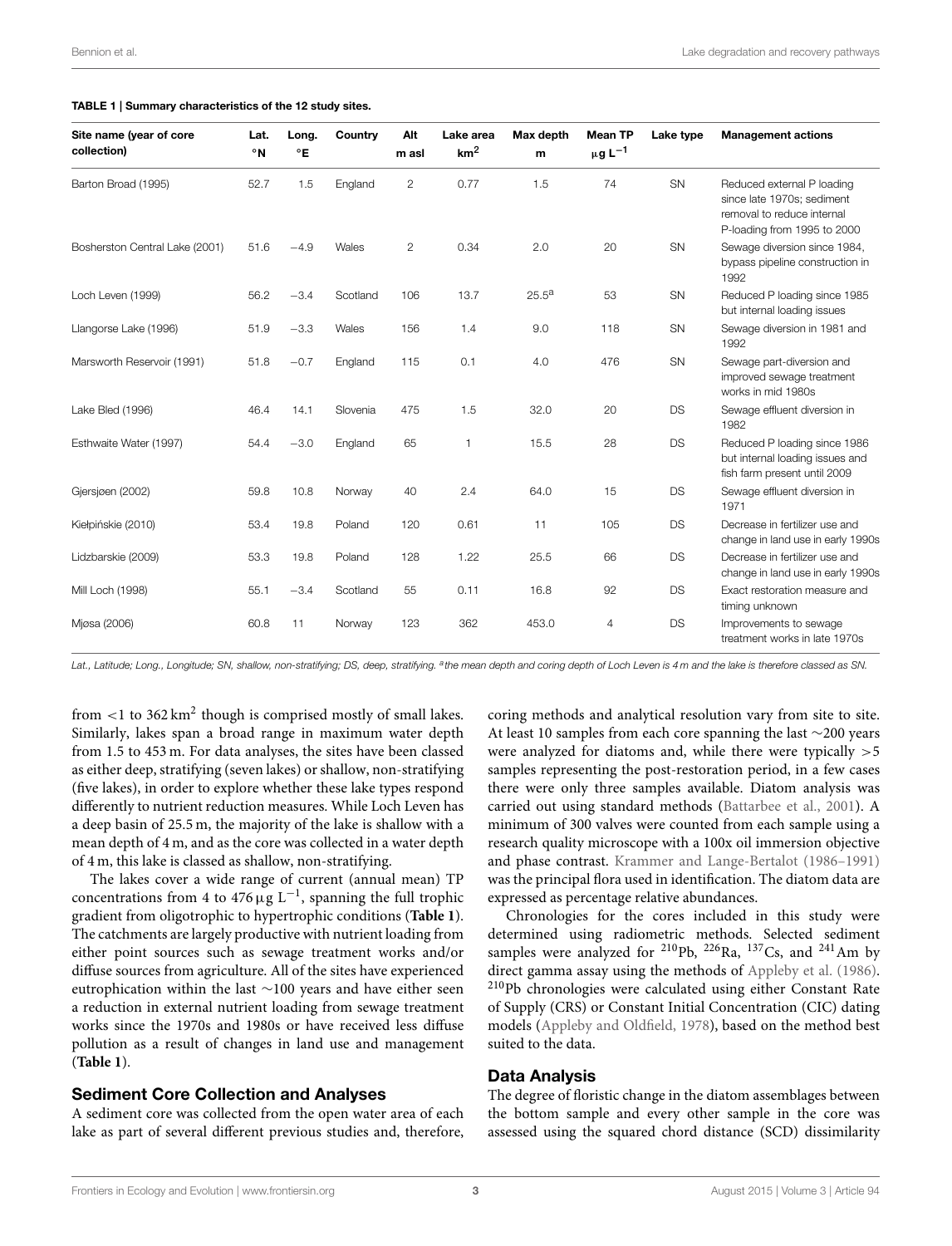coefficient [\(Overpeck et al., 1985\)](#page-19-9) implemented in C2 [\(Juggins,](#page-18-17) [2003\)](#page-18-17). The dissimilarity scores range from 0 to 2 whereby 0 indicates that two samples are exactly the same and 2 that they are completely different. This provides a measure of deviation from the reference assemblage. For seven cores, the records extend back to 1800 AD and, therefore, represent a time period prior to major industrialization and/or agricultural intensification [\(Bennion and Simpson, 2011;](#page-18-14) [Battarbee et al.,](#page-17-0) [2011\)](#page-17-0). For the remaining sites, the cores do not extend back this far but do cover the pre-enrichment period. It is generally considered that a shift from benthic to planktonic dominance occurs with eutrophication [\(Vadeboncoeur et al., 2003\)](#page-19-10) and such a shift has been noted in the diatom assemblages in several palaeoecological studies (e.g., [Battarbee, 1978;](#page-17-8) [Sayer et al., 1999\)](#page-19-11). Hence, the percentage of planktonic taxa vs. non-planktonic taxa was calculated for each sample to assess whether this provides a useful metric for assessing diatom response to degradation and recovery. A simple classification was used such that all centric diatoms, Asterionella formosa, Tabellaria flocculosa, and Fragilaria crotonensis were classed as planktonic and all others as non-planktonic taxa. This was considered sufficient for revealing the broad habitat shifts.

The first axis scores of a principal components analysis (PCA) or a correspondence analysis (CA or detrended CA - DCA) often fail to capture a long or dominant gradient such as we might expect to be present in temporally-ordered data with progressive change in abundance or composition of organisms. As a result, the time series of axis one scores may be a poor summary of compositional change [\(Simpson and Birks, 2012\)](#page-19-12). Principal curves [\(Hastie and Stuetzle, 1989;](#page-18-18) [De'ath, 1999;](#page-18-19) Simpson and Birks, [2012;](#page-19-12) Simpson, unpublished; PrC) is a non- or semiparametric alternative to PCA, CA, DCA, etc. that is particularly suited to the identification of single or dominant gradients within a sediment core sequence. Here we use PrCs to summarize the timing of the major compositional changes in the diatom profiles for the 12 study lakes. We follow [Simpson and Birks \(2012\)](#page-19-12) and allow the spline degrees of freedom to vary between species. PCA axis 1 was used as the starting curve in the principal curve fit for all sites except Mill Loch and Mjøsa, where a CA axis 1, and Gjersjøen, where PCA axis 2, were used respectively. These changes were needed to achieve a satisfactory fit with simple species response curves along the fitted PrC.

The PrC scores were extracted for each fit and arranged in time order. To determine if statistically significant change in composition (e.g., eutrophication and subsequent recovery) could be identified, we modeled the time series of PrC scores using additive models, with a continuous time first-order autoregressive (CAR(1)) process for the residuals to account for the lack of independence between observations (Simpson and Anderson, [2009\)](#page-19-13). Note that here we use sample age as the sole covariate in the model and therefore, unlike the examples in [Simpson and Anderson \(2009\)](#page-19-13), we simply wish to estimate the potentially non-linear trend in the PrC scores for each lake, to avoid over-interpretation of the time series of scores. Many of the cores were sampled with strongly-varying density in time, and often considerably more samples were available in the most recent sediments than the reference period. Therefore, we chose to place knots at the deciles of the distribution of sample ages for each core. This allowed the trend splines to adapt to the data in the regions of the cores where more observations were available. Fitting the additive model to the Kiełpińskie data required additional steps beyond those outlined here and in Simpson and Anderson [\(2009\)](#page-19-13). It was not possible for the optimisation process to automatically distinguish between a wiggly trend or strong autocorrelation and the resulting model fit was highly uncertain owing to poor estimation of both the trend and the CAR(1) term in the covariance matrix of the residuals. To achieve an acceptable fit to the Kiełpińskie data we fixed the CAR(1) parameter,  $\varphi$ , equal to 0.5, allowing for moderate to strong residual autocorrelation, and limited the dimension of the spline basis functions to  $k = 8$  $(k = 10$  in the other fits). This achieved a balance between accounting for residual autocorrelation whilst not over-fitting the data.

Approximate significance of the fitted trends can be achieved through the usual methods of statistical inference for additive models [\(Wood, 2006\)](#page-19-14), however, this only provides a test against the simple null hypothesis of no change in PrC scores with time. Here, our interest is also on where in time the additive models suggest that compositional change takes place if the null hypothesis is rejected. In a linear regression, the slope of the regression line is the first derivative of that curve and, given the standard error of the estimate of the slope, one can determine if the slope differs from 0 (i.e., no effect). With the additive model, the slope of the fitted trend is potentially changing continuously over the time series of PrC scores, and as a result we do not have a single measure of departure from zero slope. Instead, we use the first derivative of the fitted trend spline evaluated at a set of regularly spaced time points over the interval covered by each sediment core.

To estimate the first derivative of the fitted trend spline we use the method of finite differences, in which we predict from the model at the set of regularly-spaced time points and at a second set, shifted relative to the first by a very small amount. The rate of change in the predictions between the original and shifted points is an approximation to first derivative. How well the finite difference method approximates the unknown first derivative of the spline is governed by size of the shift, with smaller values producing more accurate approximations; we used a value of 0.000001 (of a year) as the shift but the results are not sensitive to a range of values around the chosen value. With each first difference estimate we also obtained its standard error and then formed a pointwise 95% confidence interval on estimate. Where this confidence interval excludes 0 (no change, zero slope) we conclude that significant change in PrC scores is observed for that time point. We indicate these periods of statistically significant change using thicker sections of the fitted trend when plotted. Color is also used to convey meaning; blue indicates significant decrease in PrC scores whilst red indicates significant increase. In some plots, we have negated the PrC scores such that enrichment in the diatoms is associated with smaller PrC scores, and less enriched periods with larger PrC scores. This is justified as the PrC score is defined as the arc length along the fitted principal curve from one arbitrarily-chosen end of the curve (Hastie and Stuetzle, [1989\)](#page-18-18). Hence, the sign on the scores is arbitrary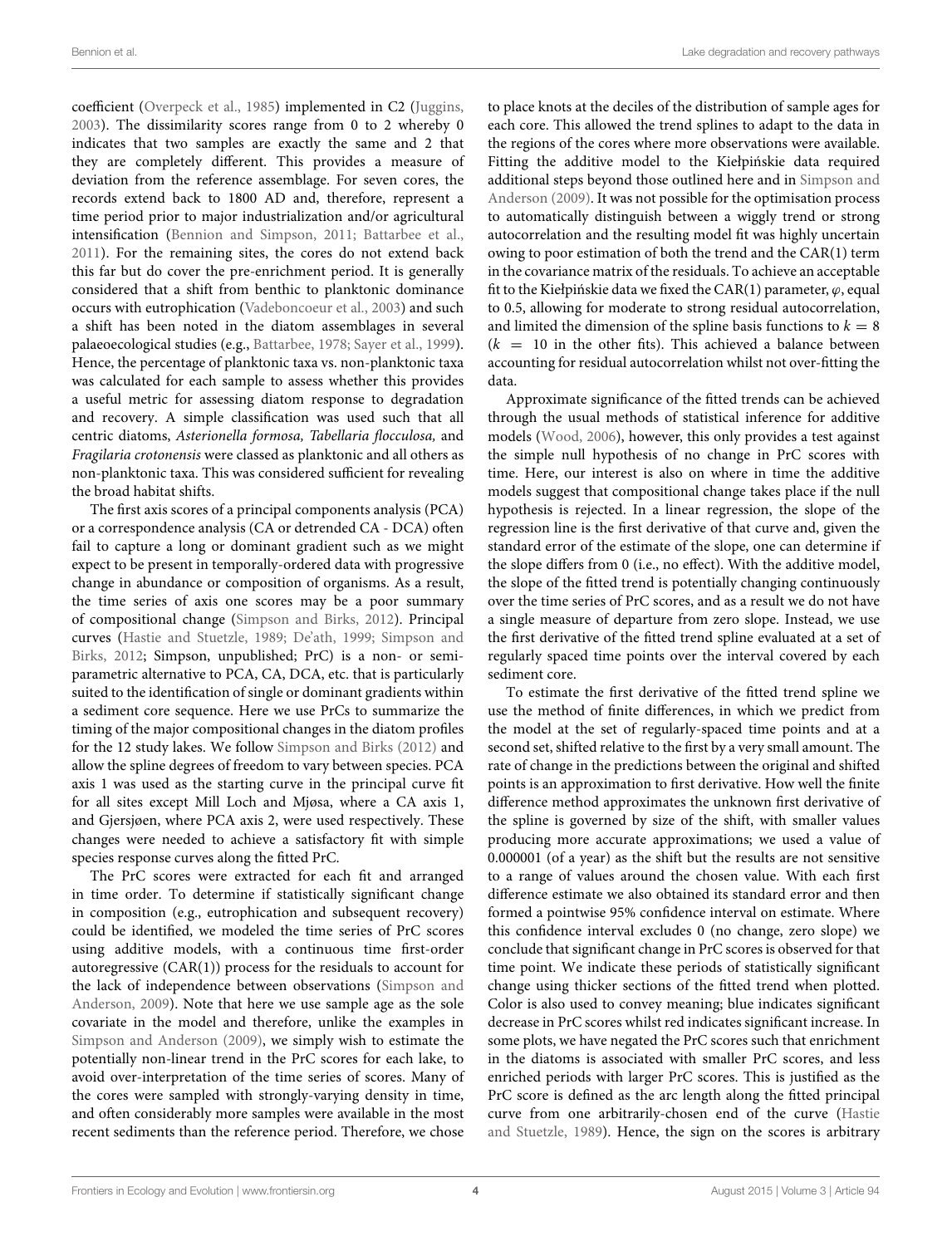and negating the scores for some lakes improves comparison of the extracted PrC scores and the additive models fitted to them.

A diatom-TP transfer function was applied to the diatom data to reconstruct the trophic status of each site using either: (1) a training set of 56 relatively large, deep lakes  $(>10 \text{ m})$ maximum depth) from Scotland, Northern Ireland, Cumbria, southern Norway, and central Europe with annual mean TP concentrations ranging from 1 to 73  $\mu$ g TP L<sup>-1</sup> and a median value of  $22 \,\mu g$  TP  $L^{-1}$  [\(Bennion et al., 2004\)](#page-18-13); the best model was generated with simple weighted averaging and inverse deshrinking [\(ter Braak and van Dam, 1989\)](#page-19-15); this model has a coefficient of determination  $(r^2)$  between observed and inferred values of 0.75 and a root mean squared error of prediction (RMSEP based on the jack-knifing cross validation method) of 0.25  $\log_{10} \mu$ g TP L<sup>-1</sup>, or 2) a Northwest European training set of 152 relatively small, shallow lakes (<10 m maximum depth) with annual mean TP concentrations ranging from 5 to 1190  $\mu$ g TP L<sup>-1</sup> and a median value of 104 $\mu$ g TP  $L^{-1}$ , and an  $r^2$  of 0.91 and a RMSEP of 0.21  $\log_{10} \mu$ g TP  $L^{-1}$  for the weighted averaging partial least squares twocomponent (WA-PLS2) model [\(Bennion et al., 1996\)](#page-18-20). The most appropriate transfer function was used in each case, i.e., the training set containing the greatest percentage of taxa present in the fossil samples. The DI-TP values for the surface sediment samples were generally in good agreement with the current measured TP concentrations of the study lakes. All reconstructions were implemented using C2 [\(Juggins,](#page-18-17) [2003\)](#page-18-17).

The samples of each core were projected passively into a PCA of samples from the modern diatom-TP training sets described above, forming so called timetrack plots. These plots allow the direction of floristic change at each site to be visualized. The sample and species scores were plotted in ordination biplots to illustrate the degree to which the recovery trajectories follow back along the enrichment trajectories. For deep lakes only species that are present in at least two sites and with maximum abundance greater than or equal to 2% are shown and, for shallow lakes, these values were five occurrences and 5% abundance, respectively. These choices were purely for aesthetic reasons to improve the clarity of the plot whilst retaining labeling for the most abundant or frequently occurring taxa. Arrows have been added to the plots to illustrate the enrichment and post-restoration trajectories.

Unless stated otherwise, all analyses were conducted using R (version 3.1.3, [R Core Team, 2015\)](#page-19-16) with several additional packages: vegan (version 2.2-1, [Oksanen et al., 2014\)](#page-19-17) was used to fit the ordinations, analog (version 0.16-0, [Simpson, 2007;](#page-19-18) [Simpson and Oksanen, 2014\)](#page-19-19) was used to fit the principal curves and time tracks, and additive models were fitted using the mgcv package (version 1.8.4, [Wood, 2004,](#page-19-20) [2006,](#page-19-14) [2011\)](#page-19-21). Additional R functions written by GLS (based on suggestions by Simon Wood, pers. comm.) were used to evaluate the first derivative of the trend splines and form the pointwise confidence interval. R scripts implementing the analyses and reproducing the figures are available online from [https://github.](https://github.com/gavinsimpson/bennion-frontiers-2015) [com/gavinsimpson/bennion-frontiers-2015.](https://github.com/gavinsimpson/bennion-frontiers-2015)

# **Results**

# Dissimilarity Scores

The dissimilarity scores between core bottom and other samples in each core indicate that all sites have experienced deviation from reference condition (core bottom sample) over the period represented by the cores (**[Figure 1](#page-5-0)**). All sites, with the exception of Kiełpinskie and Lidzbarskie where the patterns are less ´ clear, exhibit progressive deviation from the reference sample during the period prior to nutrient reduction, indicating gradual compositional change with enrichment. The diatom assemblages of some sites, most notably the deep lakes, show signs of returning toward the reference flora following reduction of nutrient load. This is most apparent in Lake Bled and Mjøsa, and to a lesser extent in Gjersjøen. Nonetheless, most are still far from reference condition with high dissimilarity scores ranging from 0.38 to 1.57 between the core top and bottom samples.

### Percentage Plankton

In four of the five shallow lakes (Barton Broad, Loch Leven, Llangorse Lake, and Marsworth Reservoir) the % plankton increases with enrichment but does not decline during the recovery phase (**[Figure 2](#page-6-0)**). In the other shallow lake, Bosherston Central Lake, the % plankton stays low throughout the record. In the deep lakes % plankton was high throughout the cores (generally >60%) but in Esthwaite Water, Gjersjøen, Mill Loch and Mjøsa slight increases in the planktonic component were observed with enrichment. Only in Mjøsa, and to a lesser extent in Esthwaite Water, was a slight decline in % plankton seen in the recovery period.

# Ordination and Transfer Functions

The PrC analysis shows that all sites experienced gradual yet unidirectional shifts in PrC scores during the eutrophication phase, occurring for example in Marsworth Reservoir from 1960 to 1980, in Lake Bled from 1940 to 1970 and in Gjersjøen from 1960 to 1980 (**[Figure 3](#page-7-0)**). However, notwithstanding the slight offset in timing, the scores move in the reverse direction at only four sites (Marsworth Reservoir, Lake Bled, Gjersjøen, and Mjøsa) following reduction in nutrient loading (**[Figure 3](#page-7-0)**). At the remaining sites, there is no clear pattern in the direction of the PrC scores following restoration.

The additive model fits to the PrC scores indicate change in one direction to some degree in all sites except Gjersjøen, where the rapid shifts seen across relatively few data points are not well captured by the model and hence a flat line (no change, with strong residual autocorrelation) is the best fitting model (**[Figure 4](#page-8-0)**). The changes are significant (as indicated by the blue lines in **[Figure 4](#page-8-0)**) in all but Marsworth Reservoir and Lidzbarskie. At Marsworth Reservoir, some of the patterns in the data are explained as temporal autocorrelation rather than as trend. At Lidzbarskie, there is considerable scatter in the points and, once temporal autocorrelation is allowed for, the uncertainty on the fitted trend is sufficiently large that a statistically significant pattern cannot be extracted from the data series. For the deep lakes, the first significant decrease signaling eutrophication occurs at c.1850 in Mjøsa and Mill Loch, c.1910 in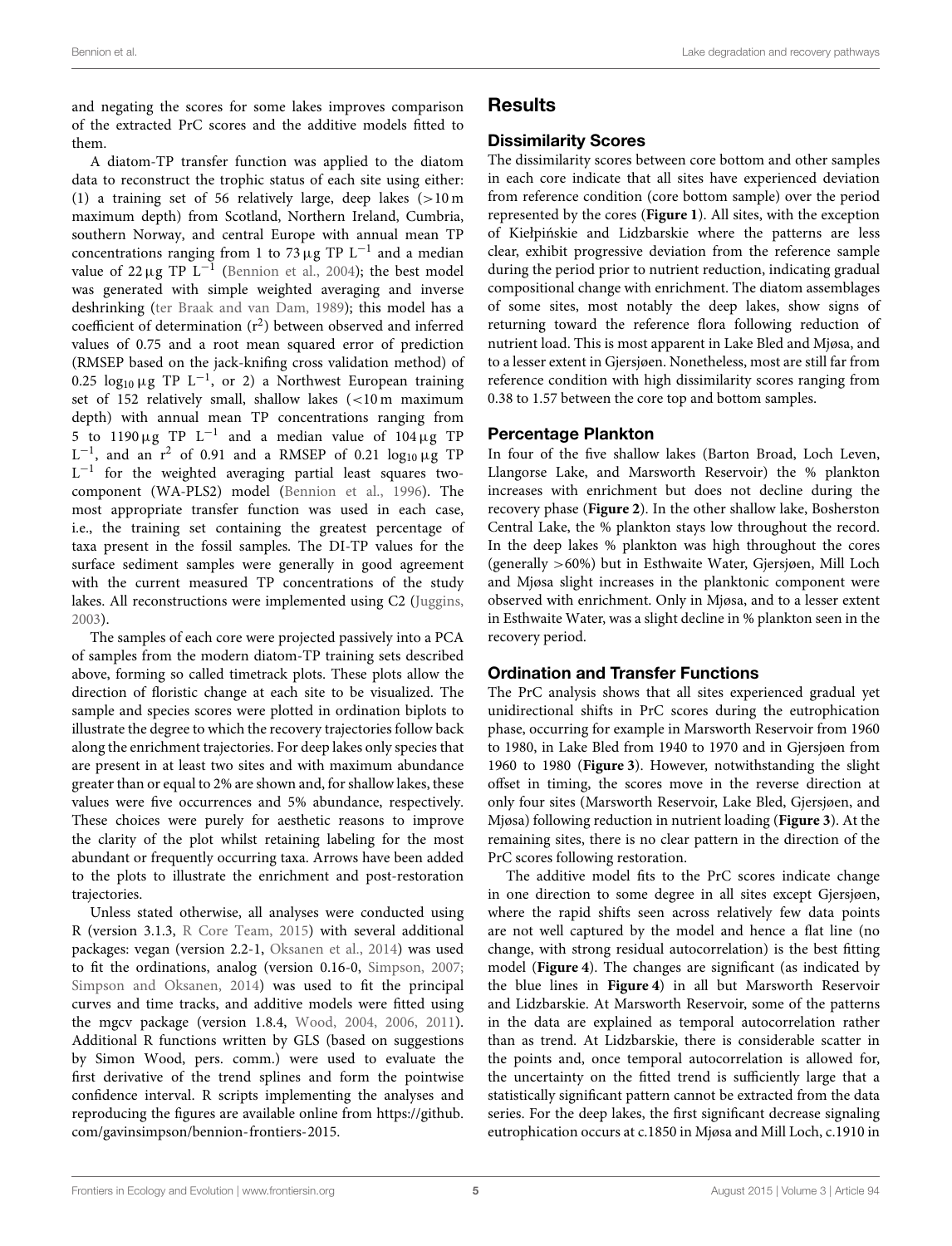<span id="page-5-0"></span>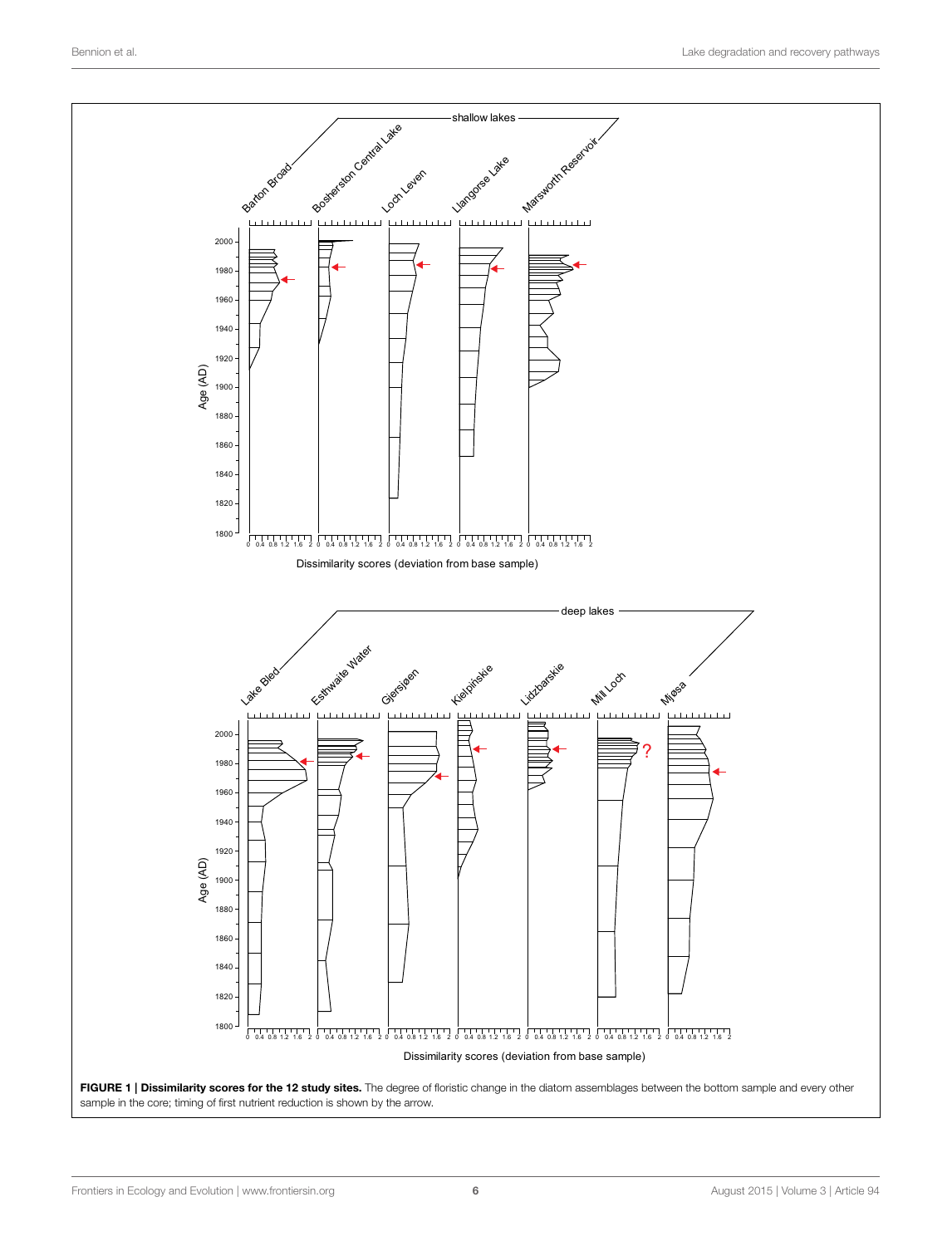<span id="page-6-0"></span>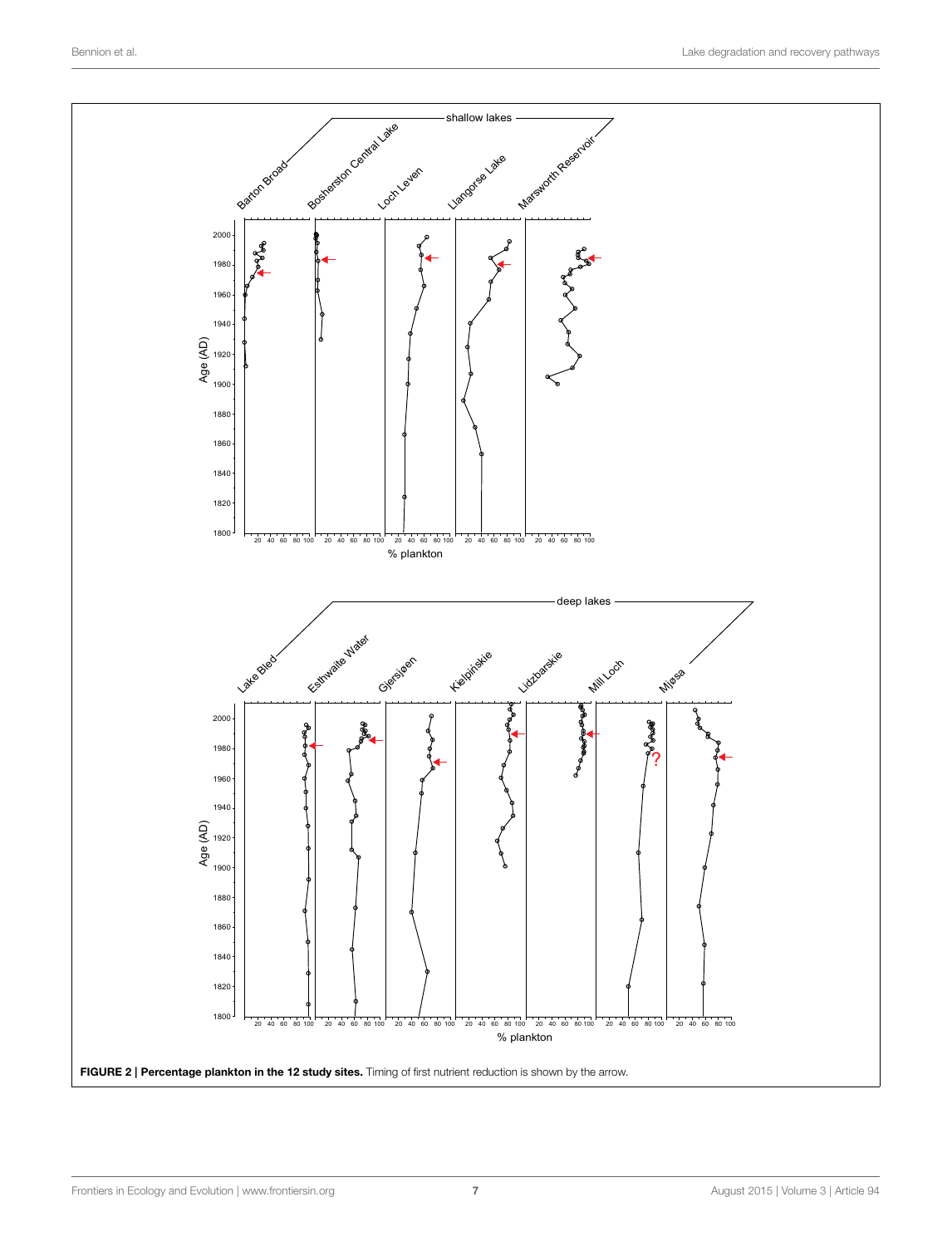<span id="page-7-0"></span>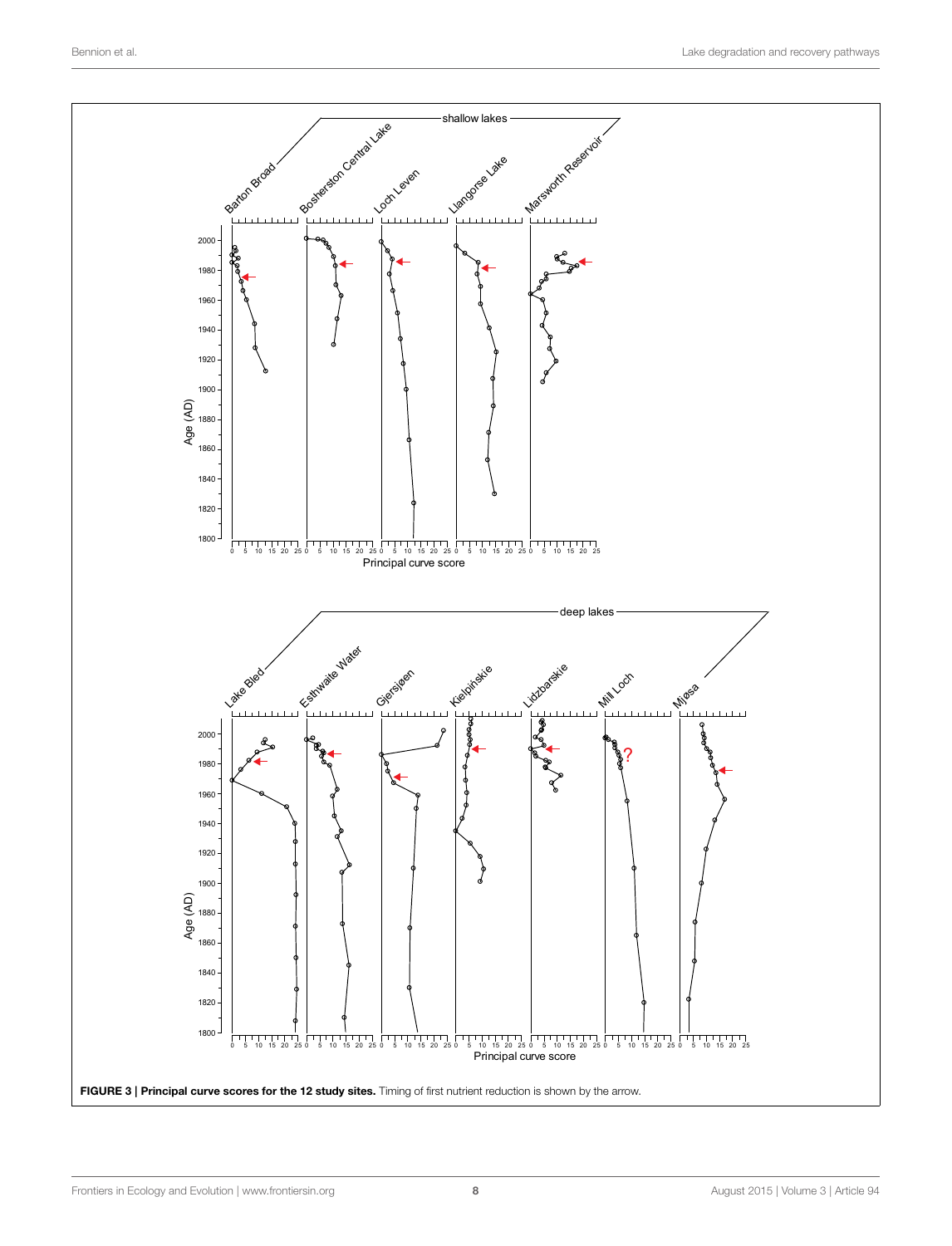Kiełpińskie, c.1930 in Esthwaite Water, and c.1940 in Lake Bled (**[Figure 4B](#page-8-0)**). For the shallow lakes, the first significant decrease occurs at c.1850 in Loch Leven, c.1910 in Barton Broad, c.1940 in Llangorse Lake, and in the early 1980s in Bosherston Central Lake (**[Figure 4A](#page-8-0)**). A statistically significant recovery trend is observed only in Lake Bled and Mjøsa (as indicated by the red line in **[Figure 4B](#page-8-0)**), starting at around the early-1980s and mid-1970s, respectively, and in both cases is approximately coincident with restoration measures although there is a slight offset, with the shifts in the core pre-dating the introduction of measures by around 5 years. At Kiełpinskie, significant compositional ´ change is evident from c.1945 to 1960 (red line in **[Figure 4B](#page-8-0)**) but this reflects modest changes in Aulacoseira spp. and Cyclotella spp. and does not appear to be associated with recovery from eutrophication as Stephanodiscus parvus, typically found in nutrient-rich waters, continues to increase and become dominant during this period.

The diatom transfer functions infer an increase in TP concentrations in seven of the study lakes during the enrichment period (**[Figure 5](#page-9-0)**). Of the shallow lakes, a clear signal was not seen in Barton Broad, Bosherston Central Lake or Llangorse Lake, and of the deep lakes a clear increase was not apparent in Gjersjøen or Kiełpińskie. However, the diatom transfer functions infer a decline in TP concentrations following a reduction in nutrient loading at 11 of the 12 study lakes, the exception being Kiełpinskie where a decrease in DI-TP concentrations is not ´ clearly seen (**[Figure 5](#page-9-0)**). This suggests that at these 11 sites there have been compositional changes toward taxa associated with lower nutrient concentrations following the nutrient reductions. In the case of Kiełpińskie, the shifts in the diatom assemblages were subtle and have resulted in no major change in DI-TP values in recent years.

<span id="page-8-0"></span>The PCA of the deep lakes training set revealed that axis 1 (PC1: eigenvalue 10.43) and axis 2 (PC2: eigenvalue 7.76) explained 16% and 12% of the variance in the species data, respectively. These values are relatively large for diatom training sets especially those with very many taxa as here. When the deep lake cores are plotted passively on a PCA of the large, deep lakes training set samples (**[Figure 6](#page-10-0)**) the core samples generally move from the lower right of the plot toward the upper left during the enrichment period. A floristic reversal is most clearly seen in Lake Bled (A), Gjersjøen (C) and Mjøsa (G), where samples move back toward the lower right following a reduction in nutrient loading, and to a lesser extent in Mill Loch (F). However, the additive models indicate that this reversal is statistically significant only in the former two sites. This reverse pattern is not seen in Esthwaite Water (B). Nor is a clear pattern observed for the two Polish lakes: at Kiełpinskie (D) samples ´ move from right to left but there is no subsequent reversal, and at Lidzbarskie (E) there is no clear direction of change. The core trajectories reflect changes in the composition of the diatom flora with taxa associated with lower nutrient concentrations located on the right of the diagram (e.g., Achnanthes spp., Brachysira spp., Cymbella spp., Eunotia spp., oligotrophic Cyclotella spp., and Tabellaria flocculosa), those more typically found in waters with intermediate nutrient concentrations located on the upper left (e.g., Aulacoseira subarctica, Asterionella formosa, Fragilaria crotonensis, and Cyclotella radiosa) and those commonly seen in nutrient-rich conditions located on the lower left of the plot (e.g., Aulacoseira granulata, Cyclostephanos dubius, Stephanodiscus hantzschii, Stephanodiscus parvus) (**[Figure 7](#page-11-0)**). The samples for Kiełpinskie and Lidzbarskie are compressed into a small space ´ (**[Figure 6](#page-10-0)**) owing to the dominance of Stephanodiscus spp. and Cyclostephanos spp. throughout the records.

The PCA of the shallow lakes training set revealed that PC1 (eigenvalue 9.93) and PC2 (eigenvalue 7.15) explained 15% and 11% of the variance in the species data, respectively. When the shallow lake cores are plotted passively on a PCA of the shallow lake training set samples (**[Figure 8](#page-12-0)**) the core samples of all lakes, with the exception of Bosherston Central Lake (B),

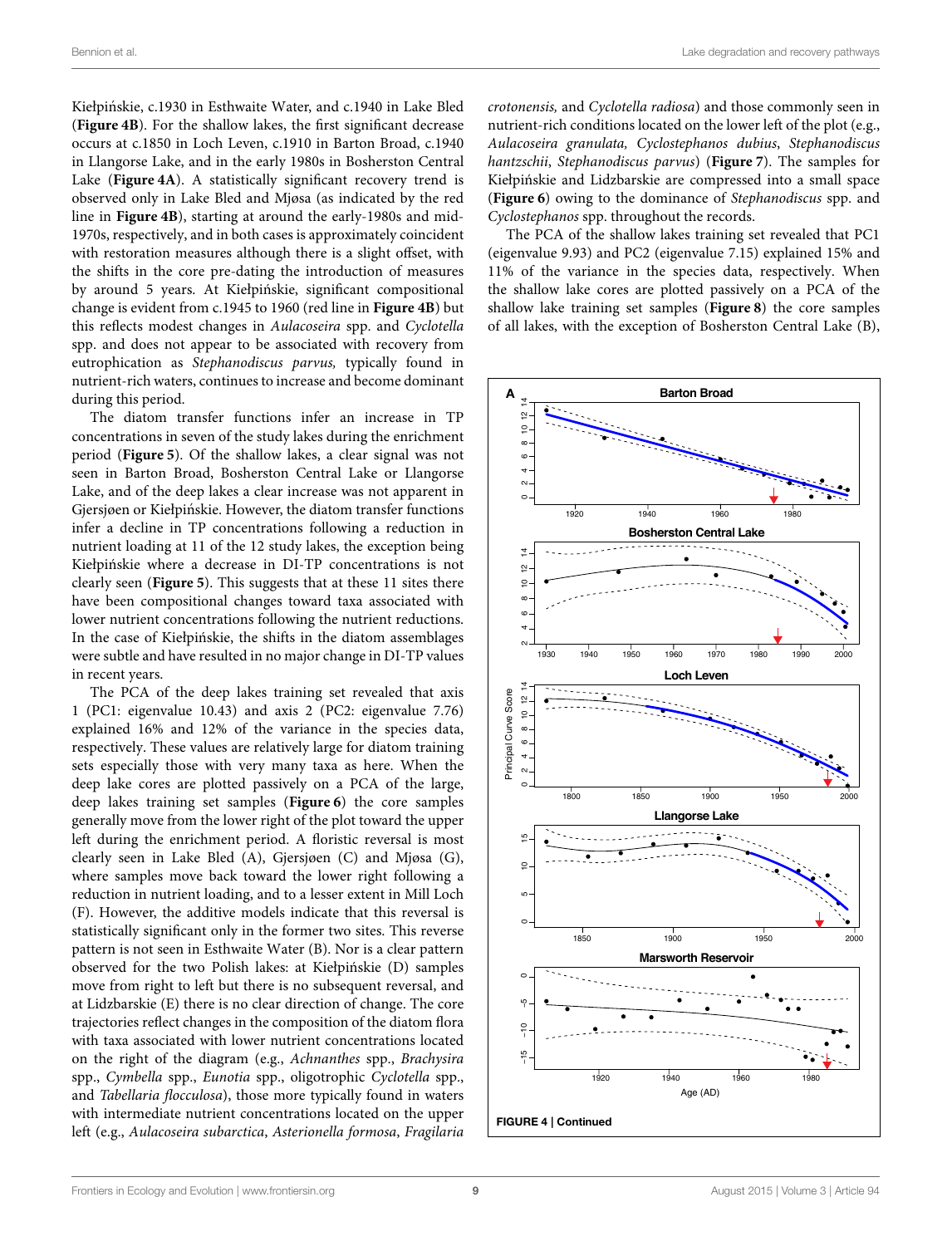

<span id="page-9-0"></span>move from the left of the plot toward the right during the enrichment period. A clear floristic reversal is apparent only at Marsworth Reservoir (E) following nutrient reduction, while a slight move back toward the left of the diagram is seen at Loch Leven (C), though additive models indicate that the reversal is not statistically significant in either case. At Barton Broad (A), Bosherston Central Lake (B), and Llangorse Lake (D), the upper core samples move to a new position within the ordination space but do not obviously track back along the enrichment trajectory. As for the deep lakes, the core sample shifts during the eutrophication phase largely reflect a move from taxa associated with relatively nutrient poor conditions located to the left of the diagram (e.g., Achnanthes spp., Brachysira spp., Cymbella spp., oligotrophic Cyclotella spp., and Tabellaria flocculosa) to those taxa typically found in nutrient rich waters located to the right of the plot (e.g., Cyclotella meneghiniana, Cyclostephanos dubius, Cyclostephanos tholiformis, Stephanodiscus hantzschii, Stephanodiscus parvus) (**[Figure 9](#page-13-0)**). The benthic Fragilaria spp. which are often abundant in shallow lakes, were positioned in the upper left of the diagram.

# **Discussion**

Diatom Response to Changes in Nutrient Loading One of the challenges for ecologists wishing to track environmental change is to find biological indicators that are sufficiently sensitive to the pressure gradient of interest. Here, a range of diatom metrics were explored as diatoms are sensitive to changes in water quality and are particularly good indicators of lake nutrient concentrations [\(Hall and Smol, 2010\)](#page-18-21). The most striking changes were observed in diatom composition and were effectively summarized by the PrC and dissimilarity (SCD) scores. The data demonstrate that progressive deviation from the reference condition (here defined as the assemblage at the bottom of the core) occurred at all sites during the eutrophication phase although the trends were statistically significant at only nine of the 12 sites. The diatom shifts were gradual rather than abrupt, reflecting a process of relative decline in taxa associated with low nutrient concentrations and their replacement with taxa typically found in more nutrient-rich waters. The ordination plots illustrate that whilst the reference conditions of the 12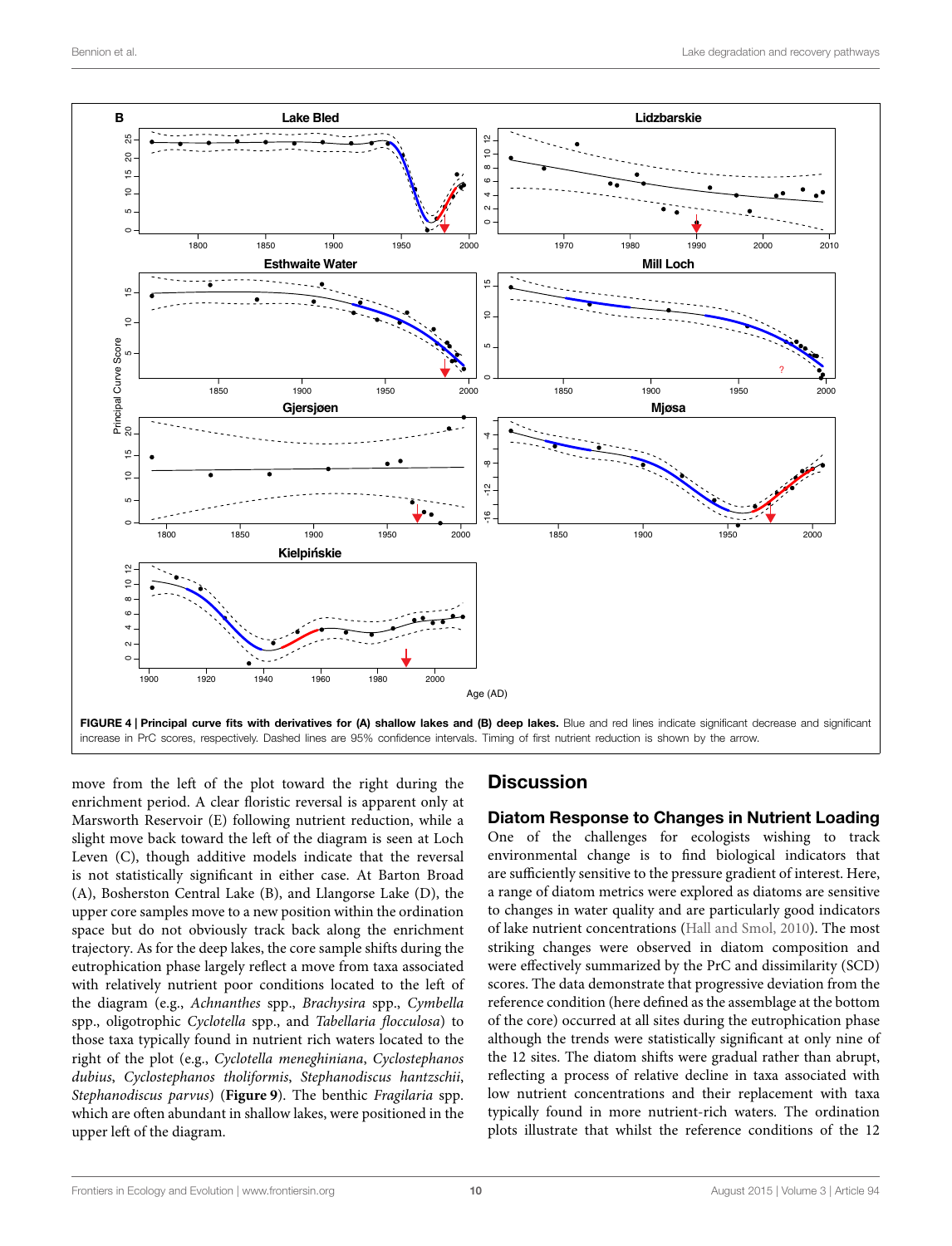<span id="page-10-0"></span>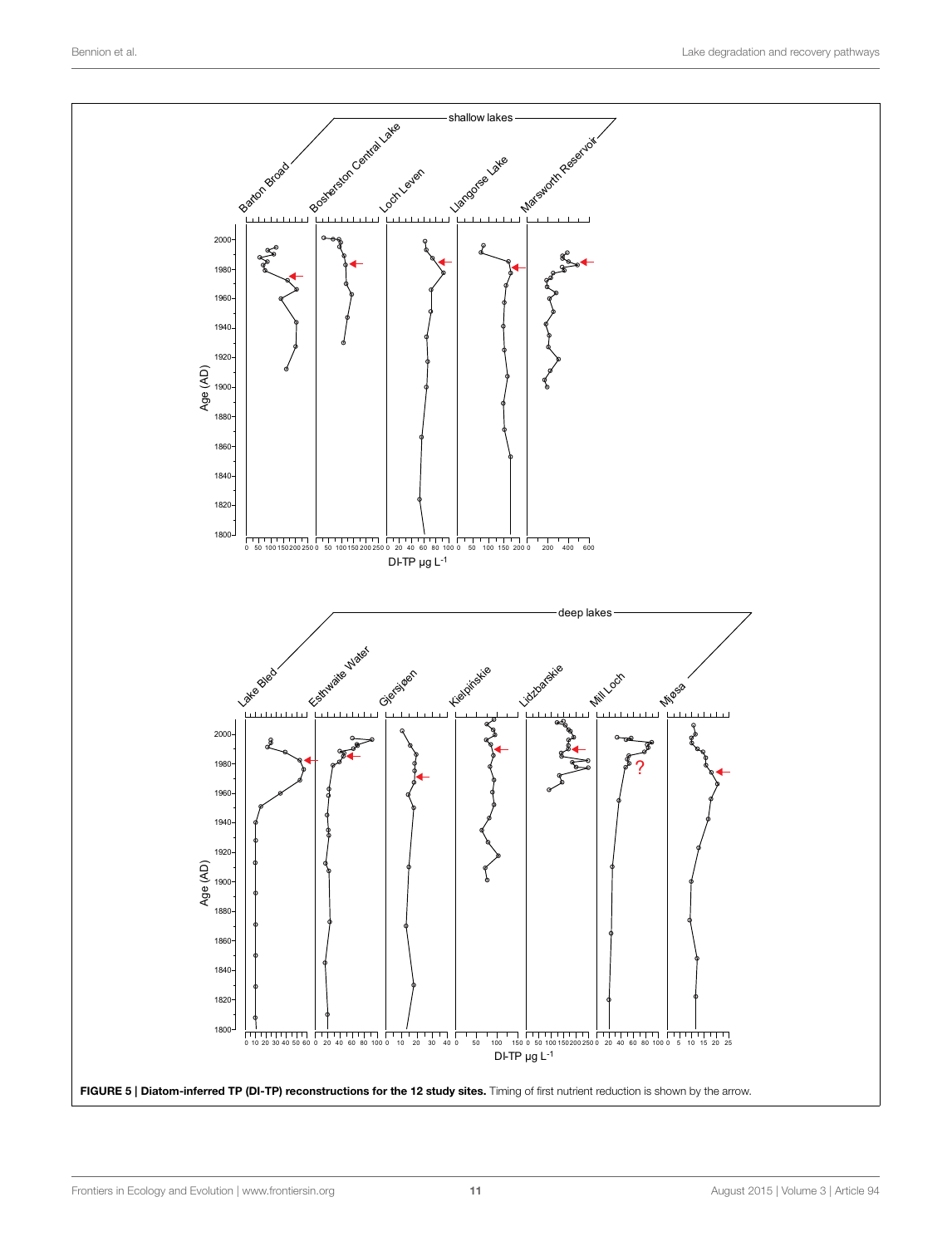<span id="page-11-0"></span>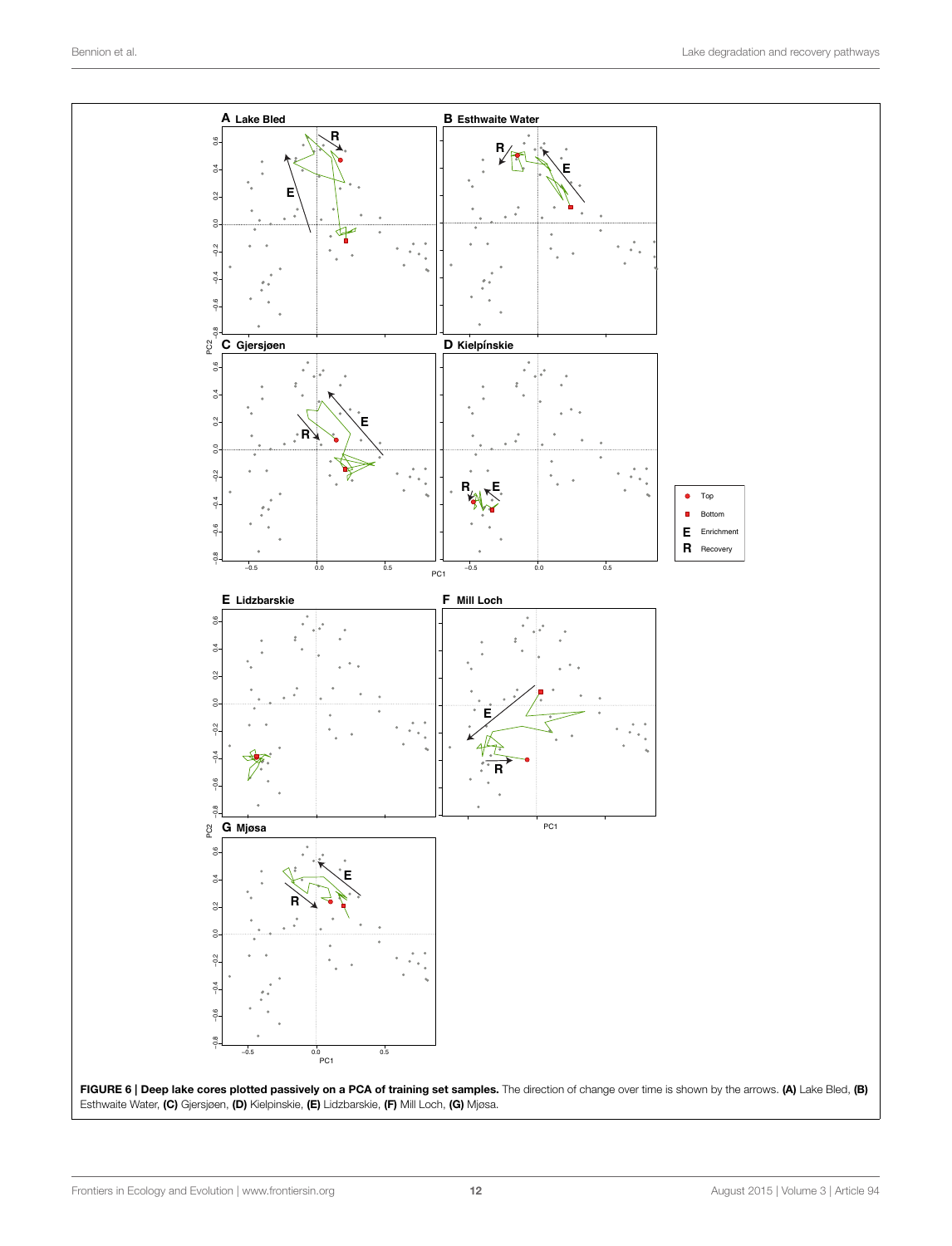

<span id="page-12-0"></span>study lakes are site specific there are some common patterns in compositional change with shifts from a flora composed of Achnanthes spp., Brachysira spp., Cymbella spp., Eunotia spp., oligotrophic Cyclotella spp., and Tabellaria flocculosa to one composed of Aulacoseira subarctica, Aulacoseira granulata, Asterionella formosa, Fragilaria crotonensis, and Cyclotella radiosa as enrichment progresses, and in the most nutrientrich cases, to an assemblage composed of small centric taxa such as Cyclostephanos dubius, Stephanodiscus hantzschii, and Stephanodiscus parvus. These same shifts have been observed in

numerous European lakes during periods of increased nutrient loading (e.g., [Anderson, 1997;](#page-17-9) [Lotter, 1998,](#page-18-22) [2001;](#page-18-23) Bennion et al., [2004,](#page-18-13) [2011b\)](#page-18-15) and, therefore, provide a useful indication of ecological change associated with eutrophication.

The shifts in diatom composition following reduction in nutrient loading are more equivocal. A clear reversal toward the reference flora is seen only in three of the deep lakes, Lake Bled, Gjersjøen, and Mjøsa, and to a lesser extent in Mill Loch, a deep lake, and Marsworth Reservoir, a shallow lake, in terms of both the dissimilarity and direction of PrC scores. However, the model fits indicate that the recovery trend is only statistically significant at Lake Bled and Mjøsa. It is noteworthy that the three lakes that show the clearest reversal toward the reference flora are those with the lowest mean TP concentrations and are the deepest lakes in the dataset, supporting observations elsewhere that in deep lakes eutrophication is often reversed by the reduction in P inputs alone [\(Jeppesen et al., 2005\)](#page-18-1). Nevertheless, as for the degradation phase, the compositional changes after nutrient reduction are gradual rather than sudden suggesting that ecological recovery may take several years to decades to complete. Indeed even these five lakes do not exhibit a return to the pre-enrichment flora over the 20–30 year period since remedial measures were introduced, as dissimilarity scores between the core bottoms and tops remain relatively high, and the core trajectories illustrate that the recent assemblages have not yet returned to those observed in the lower cores. The data for these five lakes suggest that, whilst the diatoms have responded to nutrient reduction and are heading back along the eutrophication pathway, they still have some way to go before they reach reference condition.

For the remaining lakes, the diatom response during the "recovery" period is more difficult to discern. At Esthwaite Water, P loading from a local sewage treatment works was reduced in 1986 but nutrients derived from catchment runoff, a fish farm established in 1981 and sediment P release have negated any potential reduction in lake nutrient concentrations (Bennion et al., [2000;](#page-18-24) [Dong et al., 2012\)](#page-18-25) and thus biological recovery is not apparent. For the two Polish lakes (Kiełpinskie, Lidzbarskie) ´ which are relatively deep, stratifying waterbodies, the reversal toward former assemblages is less striking than for the other deep sites. This may be because there have been no specific restoration measures taken to reduce point sources of nutrients, and any decrease in nutrient loading is due to the reduction of fertilizer use and changes in land use in the catchments caused by the significant economic changes in the country in the early 1990s. Diatom response is, therefore, very recent and appears to be relatively subtle. The sediment records of these two lakes are also rather short, particularly so for Lidzbarskie where the core represents only 50 years. Analysis of a longer sediment core may be necessary to determine the pre-enrichment diatom assemblages and to provide a more comprehensive assessment of timing and degree of change at this site.

The Loch Leven data point to partial recovery of the diatom flora, namely an increase in Aulacoseira subarctica relative to Stephanodiscus taxa since the mid-1980s, as a result of a catchment management plan introduced in 1985 [\(Bennion et al.,](#page-18-26) [2012\)](#page-18-26). Long term datasets for the loch show that P concentrations have declined markedly but the trend was non-linear with a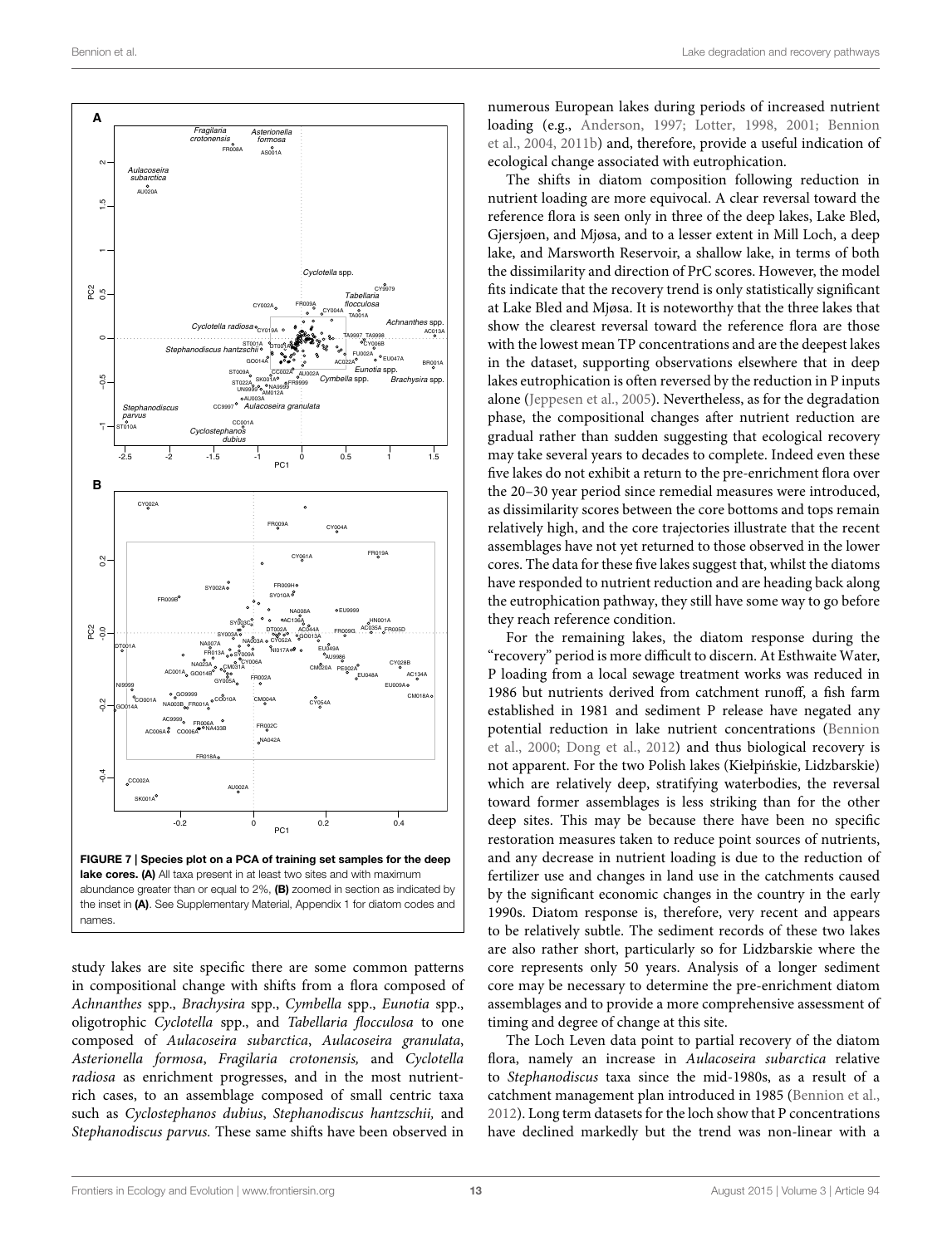<span id="page-13-0"></span>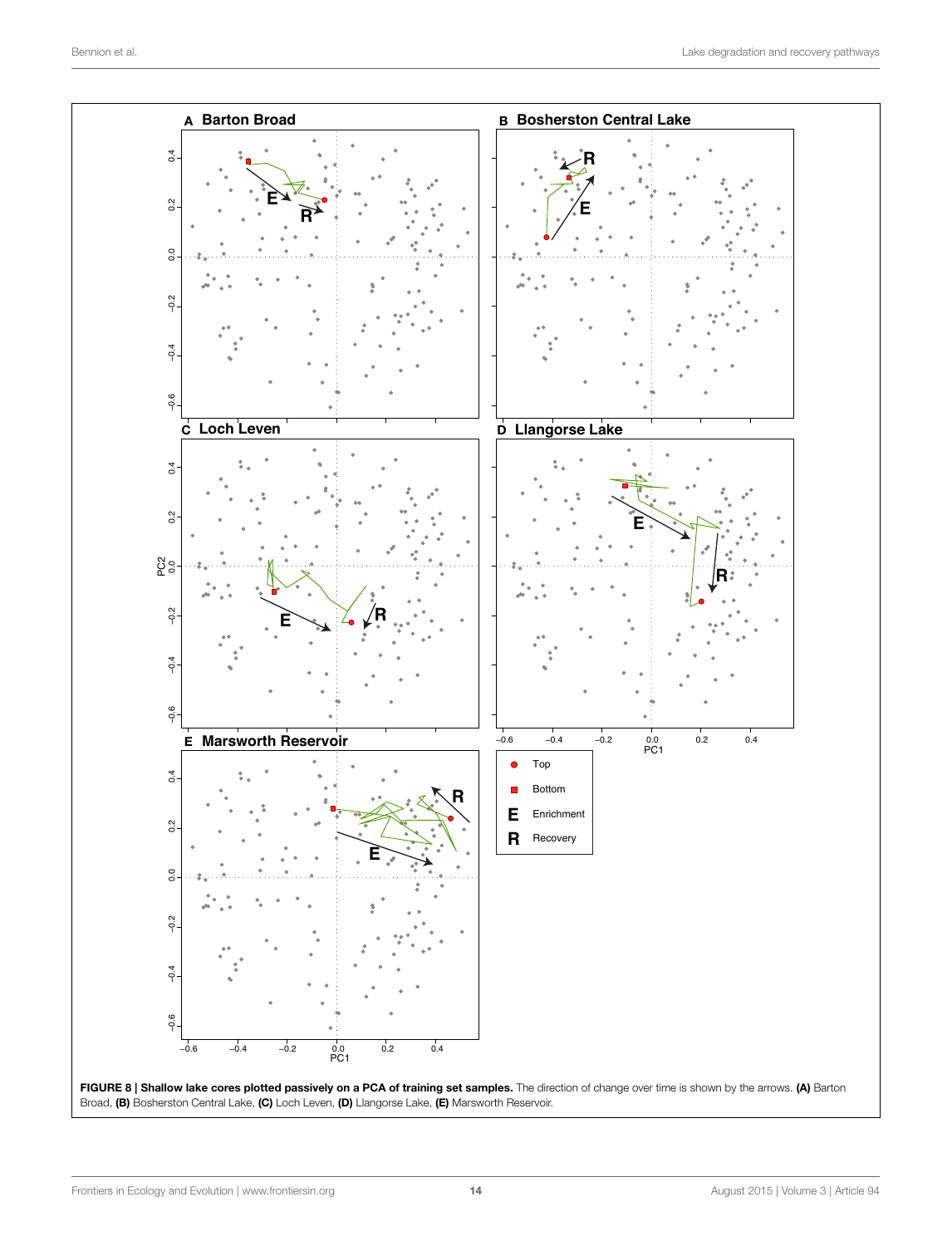

slight increase in the early 1990s caused by P recycling from the sediments [\(Carvalho et al., 2012\)](#page-18-27). Additionally agriculture in the Leven catchment remains a significant diffuse source of nutrients to the loch as much of the land is used for arable farming, and rural septic tanks also contribute to the P load (May et al., [2012\)](#page-18-28). The sediment record suggests that those diatom taxa lost during enrichment have not yet returned, most likely because nutrient concentrations remain too high [\(Bennion et al., 2012\)](#page-18-26). Likewise, at Barton Broad there is little evidence of any recovery in the diatom assemblages. In spite of a substantial reduction

in the amount of P entering the rivers from sewage treatment discharges and a consequent progressive decline in lake TP and chlorophyll a concentrations since the late 1970s and early 1980s, the reduction in epilimnetic TP was slow due to the continued release of P from the sediments [\(Phillips et al., 1999,](#page-19-22) [2005\)](#page-19-23). Barton Broad, therefore, remains dominated by phytoplankton with almost no submerged macrophyte growth and it is perhaps not surprising that the diatoms show minimal response.

At the other two shallow lakes (Bosherston Central Lake and Llangorse Lake) there are compositional changes in the diatoms following remediation efforts but the diatom floras do not appear to revert back toward those seen prior to enrichment but rather move toward a different assemblage. At Llangorse Lake, the effluent from the local sewage treatment works was diverted from the lake in 1981, with a second smaller input diverted in 1992. While the lake appears to be recovering following the remedial measures taken [\(Bennion and Appleby,](#page-17-10) [1999\)](#page-17-10), the diatom community in the upper samples is dominated by planktonic forms that were not previously abundant in the record (namely Aulacoseira subarctica, Aulacoseira ambigua, and Cyclotella radiosa) and has not yet returned to the Fragilaria spp. dominated assemblage seen prior to enrichment. One explanation for this is that algal productivity is N-limited rather than P-limited for most of the summer and internal P loading from the sediments in summer remains high [\(May et al., 2010\)](#page-19-24). Furthermore, sub-surface flow has been identified at Llangorse Lake with potential to bring in nutrients from outside the immediate catchment [\(May et al., 2010\)](#page-19-24). At Bosherston Central Lake monitored total phosphate concentrations have exhibited a decline from the early 1980s following various interventions including diversion of sewage since 1984 and construction of a bypass pipeline in 1992 [\(Davidson et al., 2002\)](#page-18-29). The principal change in the diatom assemblages from this time, most notably since the early 1990s, has been a shift in life-forms with an overall increase in epiphytic taxa relative to benthic taxa. Interpretation of the diatom species shifts is difficult owing to the subtle nature of the changes and the uncertainties regarding the factors which determine the composition of non-planktonic communities. Nevertheless, changes in the nutrient concentrations, shifts in habitat availability, and plant community structure and alterations in grazing pressures are all possible explanations [\(Davidson et al., 2002\)](#page-18-29). The importance of both top down and bottom up mechanisms, the role of the trophic cascade, interactions between the pelagic and littoral environments, the potential for alternative stable states [\(Scheffer et al., 1993\)](#page-19-25), and the numerous pathways of P recycling must all be considered in order to fully understand how shallow lake ecosystems might respond to changes in nutrient loading. It is important to bear this complexity in mind when attempting to interpret the findings for the shallow lakes in the present study.

The data suggest that the percentage of planktonic taxa may be a useful metric for tracking enrichment in shallow lakes as a shift toward higher percentage of plankton was apparent with increased nutrient loading in four of the five shallow sites. An increase was less obviously seen in the deep lakes where percentage of planktonic taxa was generally high throughout the records. The shift from benthic to planktonic production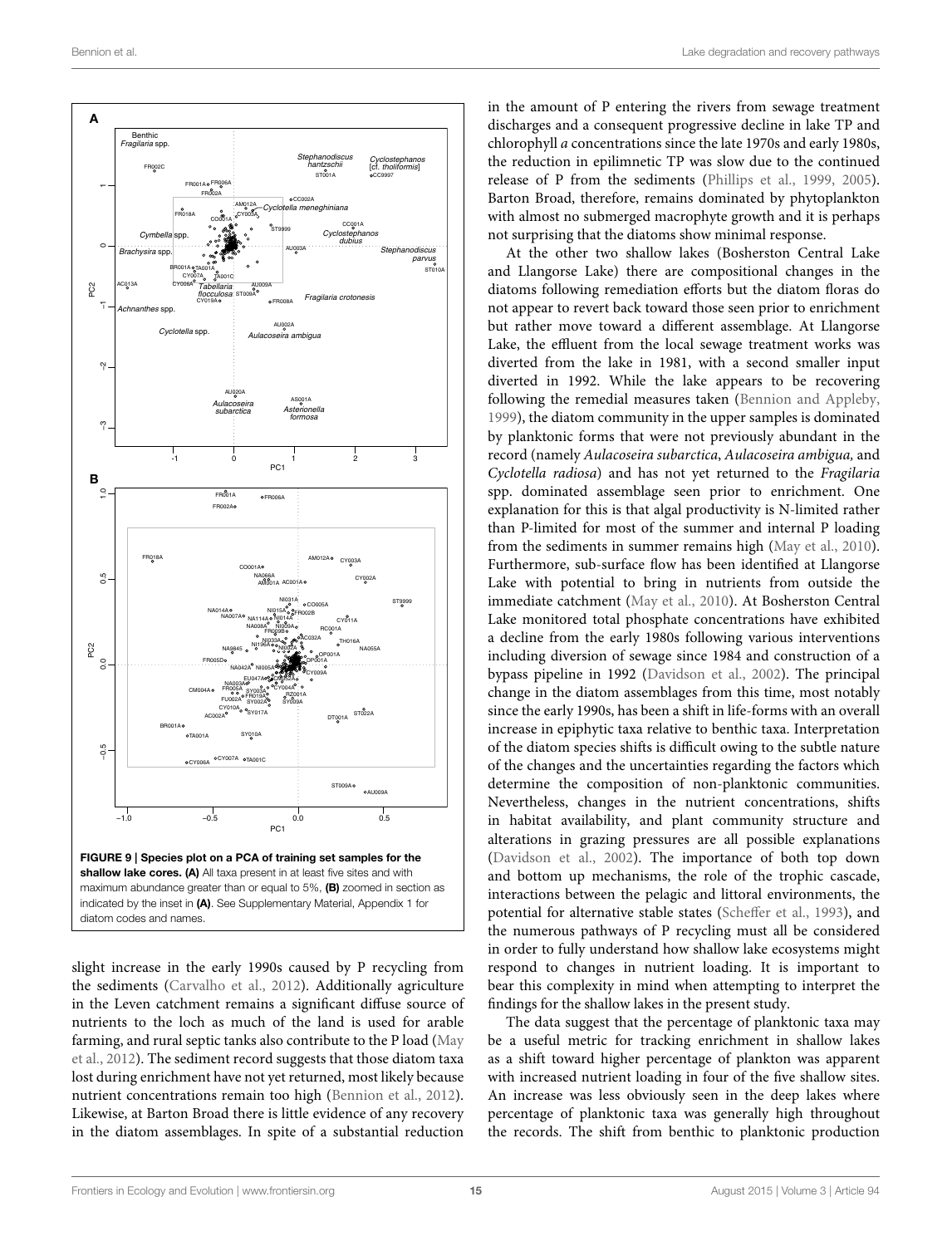associated with eutrophication in shallow waterbodies has been well documented (e.g., [Vadeboncoeur et al., 2003\)](#page-19-10). Benthic algae often become light limited as planktonic forms become more abundant, and as submerged macrophytes are lost so too are potential habitats to support epiphytic taxa. However, a subsequent decline in the planktonic component of the diatom assemblages following nutrient reduction was not evident, indicating that there is a degree of "unhelpful resilience" [\(Standish et al., 2014\)](#page-19-26) and hysteresis in the systems and the diatom flora does not automatically revert back to that seen prior to enrichment.

Increases in DI-TP were observed in seven lakes during the enrichment period while a decline in DI-TP was seen in 11 lakes following remediation. Hence this metric, which essentially reflects shifts in diatom composition, appears to have some potential for tracking recovery. However, several studies have highlighted the shortcomings of the transfer function technique in certain situations, and this is particularly well documented for shallow lakes where non-planktonic taxa dominate the diatom assemblages. Problems include the influence of factors such as light, substrate, and top-down factors in addition to water chemistry on the distribution of these taxa and their wide tolerance to nutrient concentrations, making them poor indicators of lake trophic status (e.g., [Anderson et al., 1993;](#page-17-11) [Bennion, 1995;](#page-17-12) [Bennion et al., 2001;](#page-17-13) [Sayer, 2001;](#page-19-27) [Juggins et al.,](#page-18-30) [2013\)](#page-18-30). Nonetheless, in the absence of other techniques for hindcasting nutrient concentrations, inference models are likely to remain a valuable part of the lake manager's toolkit (Saulnier-Talbot, [2015\)](#page-19-28).

### Degradation vs. Recovery Pathways

Our palaeoecological data reveal that whilst in some cases the diatom recovery trajectories do appear to track back along the degradation pathway, in others and the shallow lakes in particular, either little sign of recovery is evident or the assemblages follow a new trajectory. It might be argued that a return to the pre-disturbance diatom flora is less likely than the establishment of a different but ecologically equivalent assemblage i.e., species with a similar autecology. This was seen in several of the shallow lakes (e.g., Bosherston Central Lake and Llangorse Lake) where there were compositional changes toward taxa associated with lower nutrient concentrations following nutrient reduction but these were not the same taxa as those present in the pre-enrichment samples.

Our data accord with the findings of other recovery studies in that ecosystem recovery is shown not simply to be a reversal of the degradation process. [Duarte et al. \(2009\)](#page-18-8) examined four coastal systems demonstrating that they failed to return to the reference status upon nutrient reduction, offering alternative nutrient sources, internal loading, shifts in limiting nutrients, co-limitation effects of nutrients and light, and decreased filterfeeder activity as potential explanations for failure. Similarly, riverine communities do not necessarily show the anticipated and desired signs of improvement and recovery may lead to endpoints very different from the original undisturbed state [\(Palmer et al., 1997\)](#page-19-29). Time lags associated with the release of legacy P (the surplus P stored in soils and sediments derived from past land use activities) is one plausible explanation for why P controls may not produce expected improvements in water quality [\(Jarvie et al., 2013;](#page-18-31) [Sharpley et al., 2013\)](#page-19-30). In UK lakes, [Battarbee et al. \(2014\)](#page-17-14) demonstrated that recovery of diatom communities from acidification was limited when compared with the pre-acidification reference. Similarly, to the current study, in a few cases the floristic composition of recent samples was different from that observed during and before the acidification phase and, while the reasons for this are not yet clear, nutrient enrichment from atmospheric N deposition and/or climate change are potential factors confounding recovery [\(Battarbee et al., 2014\)](#page-17-14). Lake ecosystems have been reported to follow convoluted trajectories following nutrient reduction, with internal loading, changes in food webs, the impacts of climate change, and 10–15-year time lags proposed as the causes for the complex lake trajectories observed [\(Jeppesen et al., 2005\)](#page-18-1). In a palaeoecological study of six Swiss lakes, diatoms did not switch back to the ones characteristic of the early phase of enrichment despite reductions in nutrient loading [\(Lotter, 2001\)](#page-18-23).

Most of the existing studies on recovery pathways are based on long-term datasets but for the majority of freshwater ecosystems monitoring activities are rather short-term and do not sufficiently account for long time periods required for restoration. The longer timeframe afforded by the sediment record thus lends itself well to studies of lake recovery and by extending back several decades or even centuries is valuable for defining the reference condition against which degree of recovery can be assessed. Nonetheless, palaeoecological data are not without their limitations and in this study it is perhaps the relatively low resolution of the data for the recovery period (i.e., at some sites only two or three samples correspond to the period since nutrient reduction) that is the greatest weakness. Studies are in progress whereby sites that were cored over 20 years ago are being repeat-cored and the sediments fine-sliced to track recovery over the last few decades at a higher resolution than was possible here. Error associated with the chronologies derived from radiometric dating, albeit small in recent sediments of typically only  $\pm$ 2–3 years, can cause difficulty in exactly pinpointing the timing of nutrient reduction in a core and may explain the slight offset between the management actions and diatom response observed in some of our records. Equally, discrepancy in the timings may arise due to changes in land use and management in the study catchments that are not documented and may have occurred prior to the more major and well documented management actions listed in **[Table 1](#page-2-0)**. Furthermore, one has to allow for a good deal of approximation in the models and fits, accepting that the model will interpolate between adjacent time points and the strength of the fitted trend at any point is dependent upon the pattern in the data both prior and subsequent to any particular time point of interest. Caution must also be exercised when interpreting changes seen in surface sediment samples (upper 0–1 cm) in terms of recovery as the reduced period of decomposition experienced by recently deposited diatoms can result in these being over-represented [\(Sayer, 2001\)](#page-19-27). Varved sequences, offering an annual resolution, lend themselves particularly well to studies of degradation and recovery (e.g., [Chandler Rowell et al., 2015\)](#page-18-32). A combination of long-term datasets and palaeolimnological approaches provides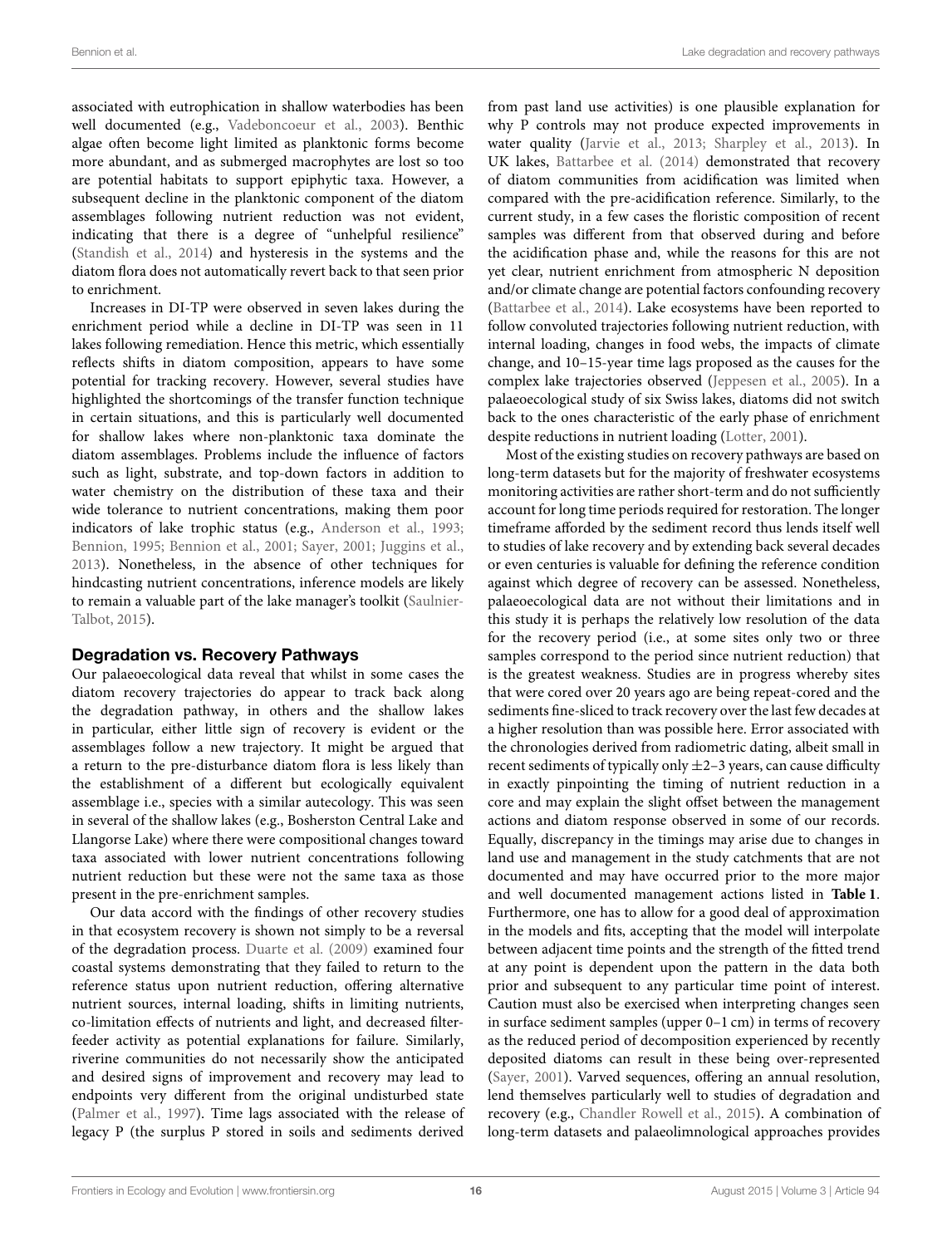a particularly powerful tool for assessing timescales of ecological change [\(Battarbee et al., 2005;](#page-17-4) [Bennion et al., 2012;](#page-18-26) [Dong et al.,](#page-18-25) [2012\)](#page-18-25).

# Management Implications and Factors Confounding Recovery

Several of the study lakes exhibit signs of ecological recovery in terms of reversal in their diatom assemblages but even in these cases the assemblages are still far from reference conditions as much as two to three decades since management measures were taken to reduce nutrient loads. Our findings are in accordance with other studies which report typical timescales of recovery for lakes of 10–20 years lakes [\(Jeppesen et al., 2005;](#page-18-1) Jones and Schmitz, [2009;](#page-18-33) [Verdonschot et al., 2013\)](#page-19-1). This has major implications for the WFD which requires waterbodies to be restored to at least good status, over the course of the next two river basin planning cycles in 2021 and 2027, in that the effects of any measures that have recently been introduced could take several decades to be seen. Perhaps even more importantly the data suggest that for some lake systems the assemblages following remedial action may not return back down the degradation pathway at all and, therefore, reference conditions are unlikely ever to be achieved. Factors such as climate change and diffuse, legacy, and emerging pollutants [\(Deblonde et al., 2011\)](#page-18-34) that are difficult to control may limit the ability to meet restoration targets and managers may have to accept that species assemblages following remediation may not return to those of the past.

In most of our study lakes, the main point source of nutrients, principally P, has been the key focus of management efforts. However, in recent decades diffuse nutrient sources have become relatively more significant than urban wastewater pollution and losses from agricultural land are now the biggest challenge [\(Schoumans et al., 2014\)](#page-19-2). There has been a growing literature on the need to reduce nitrogen (N) loads as well as P in order to reverse eutrophication [\(Galloway et al., 2008;](#page-18-35) [Finlay et al., 2013\)](#page-18-36), particularly in shallow lakes with moderate P levels where high summer N concentrations stimulate algal growth and cause loss of submerged plants (e.g., [Jeppesen et al., 2007;](#page-18-37) [Moss et al., 2013\)](#page-19-31). Indeed, a recent assessment of nutrient sources to Llangorse Lake revealed the importance of reducing N inputs if restoration targets are to be met [\(May et al., 2010\)](#page-19-24).

The role of climate change in exacerbating the symptoms of eutrophication and confounding recovery efforts cannot be ignored. Climate change is predicted to result in higher water temperatures, shorter periods of ice-cover and longer summer stratification [\(Jeppesen et al., 2010\)](#page-18-6). Models suggest that lakes with long residence times may experience higher P levels in the future under warmer temperatures (Malmaeus et al., [2006\)](#page-18-38) and shallow lakes may be particularly susceptible. Ecological consequences might include earlier appearance of spring blooming phytoplankton and increased proportions of cyanobacteria. In some systems, negative effects may be compensated by greater predation pressure by zooplankton which is known to be positively temperature dependent. However, fish activity may also increase in warmer temperatures thereby reducing zooplankton populations through increased predation [\(Moss et al., 2003\)](#page-19-32). In addition, changes in mixing may influence the availability of nutrients in the photic zone and higher temperatures may enhance sediment-P release, whilst higher winter precipitation is likely to enhance nutrient loss from cultivated fields [\(Battarbee et al., 2008\)](#page-17-15).

An examination of the role of climate change in explaining the shifts in the diatom assemblages of the 12 lakes is beyond the scope of this study. However, detailed studies on two of the lakes, Esthwaite Water [\(Dong et al., 2012\)](#page-18-25) and Loch Leven [\(Bennion et al., 2012\)](#page-18-26) have attempted to explore the ways in which nutrients and climate interact on decadal and interannual timescales to affect the diatom communities. In these two lakes, the diatom response has been limited despite significant decrease in external nutrient loading. [Dong et al. \(2012\)](#page-18-25) conclude that while nutrients have been important at Esthwaite Water during the entire 60-year investigation period, air temperature has become a controlling factor in recent decades during a period when nutrient availability was relatively high. Bennion et al. [\(2012\)](#page-18-26) showed that at an inter-annual scale the diatom data for Loch Leven exhibit high variability, yet there are several changes in species composition in the recent fossil record that may be attributed to climatic controls. In both of these studies the presence of Aulacoseira granulata and Aulacoseira granulata var. angustissma seems to coincide with warmer temperatures. While the diatoms in Lake Mjøsa have experienced shifts toward the pre-enrichment community, not all the pre-eutrophication taxa have reappeared, and analysis of instrumental records lead [Hobæk et al. \(2012\)](#page-18-39) to conclude that this is either because nitrate concentrations remain high or because water temperature has increased. Such investigations contribute to a better understanding of the effects of multiple environmental drivers on aquatic ecosystems but equally illustrate the complexity of ecosystem response to synchronous changes in nutrients and climate, and the difficulty of disentangling the effects of these interacting pressures [\(Battarbee et al., 2012\)](#page-17-2). Models that predict likely outcomes of climate change on nutrient regimes will play a vital role in improving our understanding of future lake response and in guiding management decisions (e.g., [Whitehead et al.,](#page-19-33) [2006;](#page-19-33) [Trolle et al., 2015\)](#page-19-34). Whilst sediment records cannot be used in a predictive capacity, they provide an opportunity to validate hindcasts derived from dynamic models [\(Anderson et al., 2006\)](#page-17-16). They should, therefore, play an increasingly important role in assessing uncertainty associated with future predictions.

# **Conclusions**

In terms of the original questions posed we can conclude that the observed changes in the diatom records do reflect both the degradation and the recovery process. The latter has reached a different stage in each of the study lakes and is more clearly seen in several of the deep lakes where the diatom assemblages have started to revert back toward those seen prior to enrichment. In shallow lakes factors such as internal loading and top down control may influence the recovery process and in this study, whilst the assemblages of several shallow lakes were replaced by ones associated with lower productivity following remediation, they did not track back along the enrichment pathway. It can, therefore, be concluded that the deep stratified lakes tend to follow a more predictable recovery pathway than the shallow lakes. Nevertheless, the recovery process has a long way to go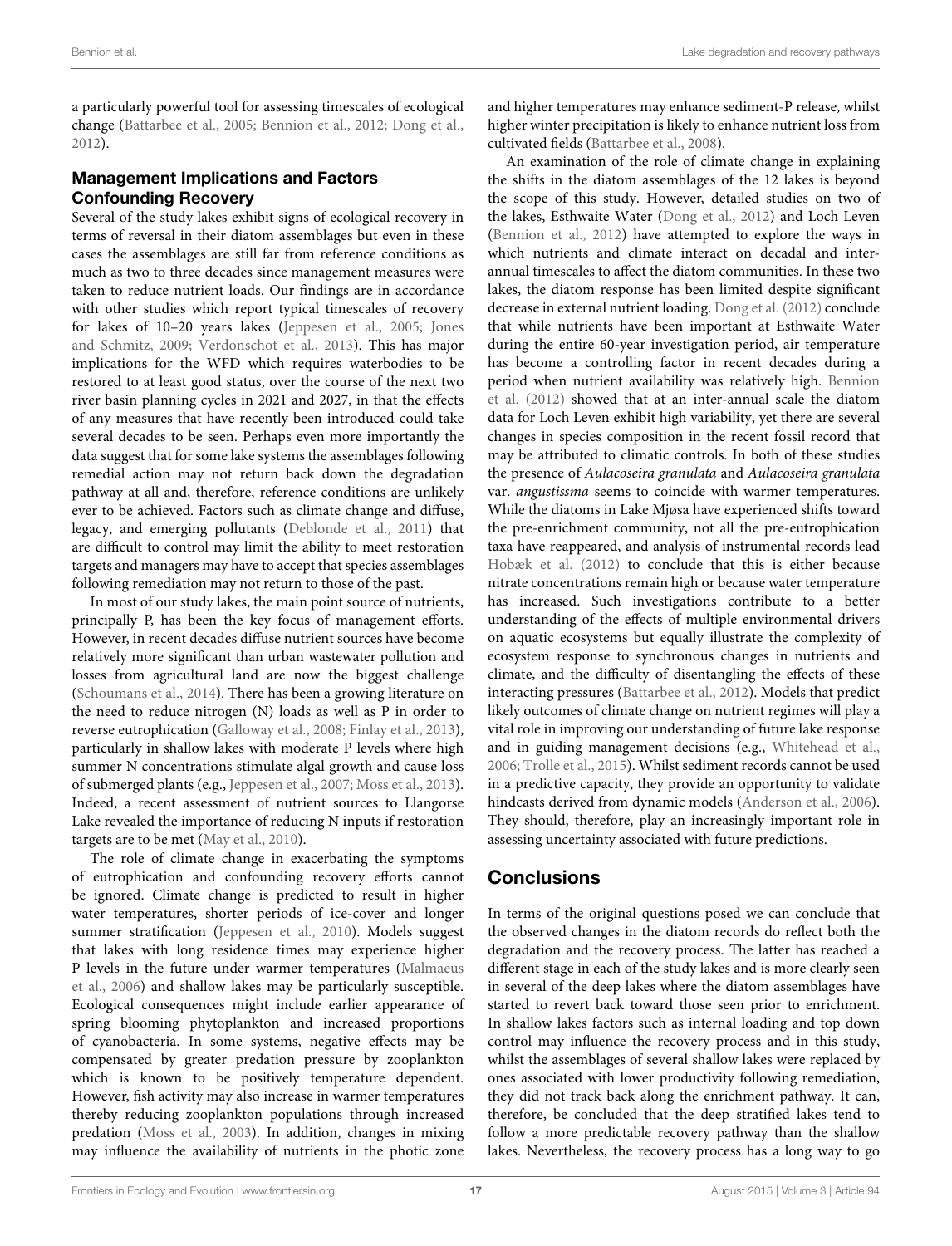in all cases as the present assemblages remain very different from those seen in the pre-enrichment samples and there are indications that for some lakes reference communities may not return. Dissimilarity and principal curve scores are shown to be useful measures for quantifying the deviation from reference condition and provide a useful method with which to evaluate recovery success in the context of global change.

The study highlights the important role that paleolimnological approaches can play in establishing a benchmark against which managers can evaluate the degree to which their restoration efforts are successful. The decadal to centennial timescale adopted here provides the critical temporal context to inform the difficult decisions that emerge for the management of enriched waterbodies. We recognize that this study is based only on diatom responses and our inferences about biological recovery may therefore be biased, especially as diatoms are arguably one of the most sensitive groups in the system and have short response times relative to other assemblages such as macrophytes and fish. Assessments using multiple assemblages are required to evaluate wider ecosystem responses to environmental stressors, hence multi-proxy palaeoecological techniques have an important role to play in future studies of degradation and recovery pathways. The heterogeneous lake dataset used in this study has enabled the identification of broad-scale ecological patterns in recovering temperate lakes. The next step is to refine our understanding of these patterns for different lake types by analysing groups of lakes with more similar attributes.

# References

- <span id="page-17-9"></span>Anderson, N. J. (1997). Historical changes in epilimnetic phosphorus concentrations in six rural lakes in Northern Ireland. Freshwat. Biol. 5, 427–440. doi: 10.1046/j.1365-2427.1997.00249.x
- <span id="page-17-16"></span>Anderson, N. J., Bugmann, H., Dearing, J. A., and Gaillard, M. J. (2006). Linking palaeoenvironmental data and models to understand the past and to predict the future. Trends Ecol. Evol. 21, 696–704. doi: 10.1016/j.tree.2006.09.005
- <span id="page-17-11"></span>Anderson, N. J., Rippey, B., and Gibson, C. E. (1993). A comparison of sedimentary and diatom-inferred phosphorus profiles: implications for defining pre-disturbance nutrient conditions. Hydrobiologia 253, 357–366. doi: 10.1007/BF00050761
- <span id="page-17-6"></span>Appleby, P. G., Nolan, P. J., Gifford, D. W., Godfrey, M. J., Oldfield, F., Anderson, N. J., et al. (1986). <sup>210</sup>Pb dating by low background gamma counting. Hydrobiologia 141, 21–27. doi: 10.1007/978-94-009-4047-5\_4
- <span id="page-17-7"></span>Appleby, P. G., and Oldfield, F. (1978). The calculation of <sup>210</sup>Pb dates assuming a constant rate of supply of unsupported <sup>210</sup>Pb to the sediment. *Catena* 5, 1–8. doi: 10.1016/S0341-8162(78)80002-2
- <span id="page-17-8"></span>Battarbee, R. W. (1978). Observations on the recent history of Lough Neagh and its drainage basin. Philos. Trans. R. Soc. Lond. Ser. B Biol. Sci. 281, 303–345. doi: 10.1098/rstb.1978.0001
- <span id="page-17-2"></span>Battarbee, R. W., Anderson, N. J., Bennion, H., and Simpson, G. L. (2012). Combining limnological and palaeolimnological data to disentangle the effects of nutrient pollution and climate change on lake ecosystems: problems and potential. Freshwat. Biol. 57, 2091–2106. doi: 10.1111/j.1365-2427.2012.02860.x
- <span id="page-17-4"></span>Battarbee, R. W., Anderson, N. J., Jeppesen, E., and Leavitt, P. R. (2005). Combining palaeolimnological and limnological approaches in assessing lake ecosystem response to nutrient reduction. Freshwat. Biol. 50, 1772–1780. doi: 10.1111/j.1365-2427.2005.01427.x
- <span id="page-17-5"></span>Battarbee, R. W., Jones, V. J., Flower, R. J., Cameron, N. G., Bennion, H., Carvalho, L., et al. (2001). "Diatoms," in Tracking Environmental Change Using Lake

# Author Contributions

HB led the writing of the paper with contributions from GS and BG. HB and BG counted the diatoms in most of the cores and discussed interpretations. GS carried out the numerical analyses. All authors reviewed and edited the manuscript.

# Acknowledgments

We thank all those colleagues who contributed toward the original projects during which the cores were collected and analyzed. Particular thanks to Peter Appleby and Handong Yang for the radiometric dating, Carl Sayer, Gina Clarke and Samanta Skulmowska for diatom analysis, and to Cath D'Alton of the Cartography Unit, UCL for drawing the figures. We also acknowledge the helpful comments of the reviewers. This work was funded by the EU WISER project (contract no. 226273) and the EU REFRESH project (contract no. 244121). GS was supported by the Natural Sciences and Engineering Research Council of Canada (NSERC) Discovery Grant Program (RGPIN 2014–04032).

# Supplementary Material

The Supplementary Material for this article can be found [online at: http://journal.frontiersin.org/article/10.3389/fevo.](http://journal.frontiersin.org/article/10.3389/fevo.2015.00094) 2015.00094

Sediments. Vol 3, Terrestrial, Algal, and Siliceous Indicators, eds J. P. Smol, H. J. B. Birks, and W. M. Last (Dordrecht: Kluwer Academic Publishers), 155–202.

- <span id="page-17-15"></span>Battarbee, R. W., Kernan, M., Livingstone, D., Nickus, U., Verdonschot, P., Hering, D., et al. (2008). "Freshwater ecosystem responses to climate change: the Eurolimpacs project," in The Water Framework Directive - Ecological and Chemical Status Monitoring (Water Quality Measurements), eds P. Quevauviller, U. Borchers, C. Thompson, and T. Simonart (London: John Wiley and Sons), 313–354.
- <span id="page-17-0"></span>Battarbee, R. W., Morley, D., Bennion, H., Simpson, G. L., Hughes, M., and Bauere, V. (2011). A palaeolimnological meta-database for assessing the ecological status of lakes. J. Paleolimnol. 45, 405–414. doi: 10.1007/s10933-010-9417-5
- <span id="page-17-14"></span>Battarbee, R. W., Simpson, G. L., Shilland, E. M., Flower, R. J., Kreiser, A., Yang, H., et al. (2014). Recovery of UK lakes from acidification: an assessment using combined palaeoecological and contemporary diatom assemblage data. Ecol. Indicators 37, 365–380. doi: 10.1016/j.ecolind.2012.10.024
- <span id="page-17-12"></span>Bennion, H. (1995). Surface-sediment diatom assemblages in shallow, artificial, enriched ponds, and implications for reconstructing trophic status. Diatom. Res. 10, 1–19. doi: 10.1080/0269249X.1995.9705326
- <span id="page-17-10"></span>Bennion, H., and Appleby, P. G. (1999). An assessment of recent environmental change in Llangorse Lake using palaeolimnology. Aquat. Conserv. Mar. Freshwat. Ecosyst. 9, 361–375. doi: 10.1002/(SICI)1099-0755
- <span id="page-17-13"></span>Bennion, H., Appleby, P. G., and Phillips, G. L. (2001), Reconstructing nutrient histories in the Norfolk Broads: implications for the application of diatomphosphorus transfer functions to shallow lake management. J. Paleolim. 26, 181–204. doi: 10.1023/A:1011137625746
- <span id="page-17-3"></span>Bennion, H., and Battarbee, R. (2007). The European Union Water Framework Directive: opportunities for palaeolimnology. J. Paleolim. 38, 285–295. doi: 10.1007/s10933-007-9108-z
- <span id="page-17-1"></span>Bennion, H., Battarbee, R. W., Sayer, C. D., Simpson, G. L., and Davidson, T. A. (2011a). Defining reference conditions and restoration targets for lake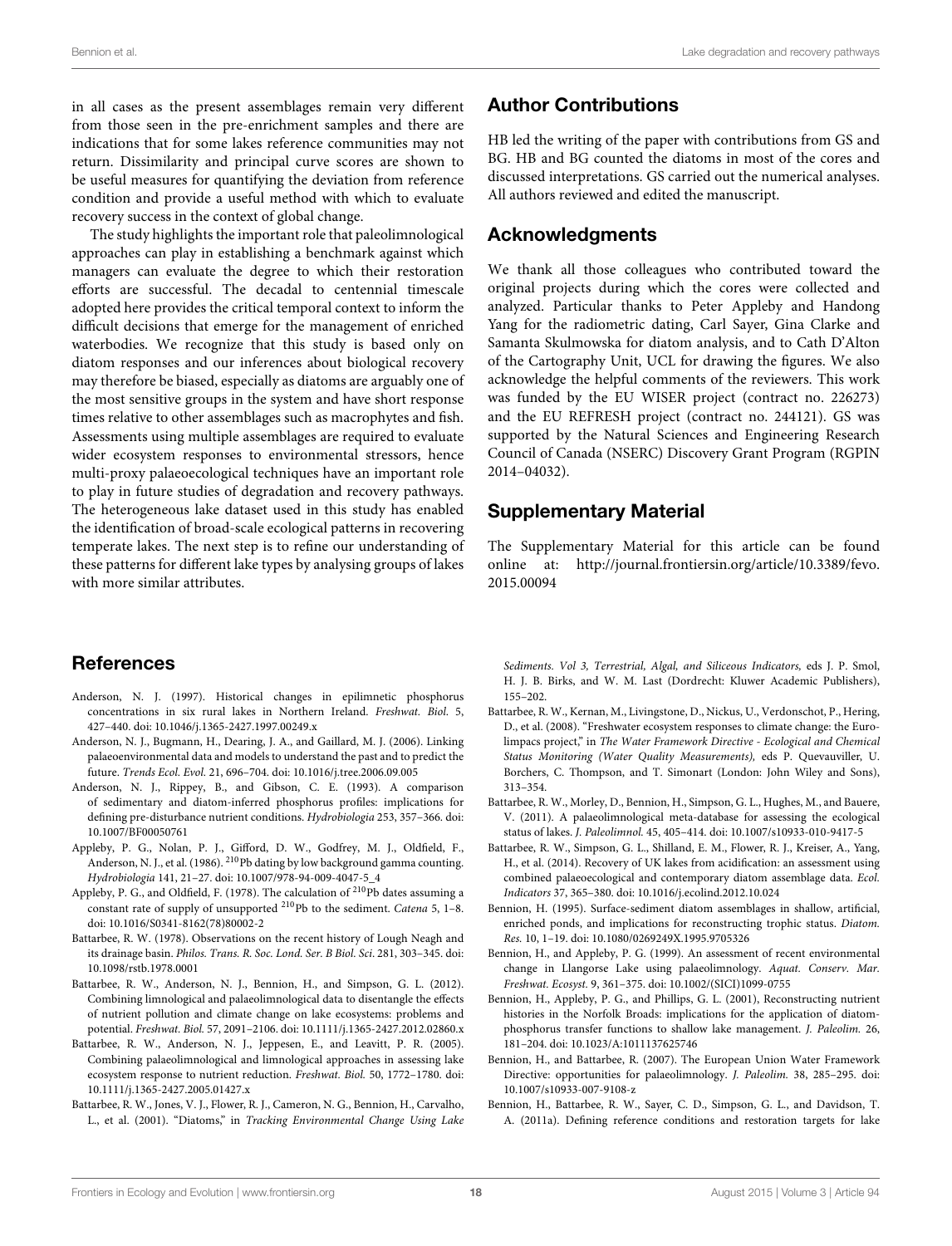ecosystems using palaeolimnology: a synthesis. J. Paleolim. 45, 533–544. doi: 10.1007/s10933-010-9419-3

- <span id="page-18-26"></span>Bennion, H., Carvalho, L., Sayer, C., Simpson, G. L., and Wischnewski, J. (2012). Identifying from recent sediment records the effects of nutrients and climate on diatom dynamics in Loch Leven. Freshwat. Biol. 57, 2015–2029. doi: 10.1111/j.1365-2427.2011.02651.x
- <span id="page-18-13"></span>Bennion, H., Fluin, J., and Simpson, G. L. (2004). Assessing eutrophication and reference conditions for Scottish freshwater lochs using subfossil diatoms. J. Appl. Ecol. 41, 124–138. doi: 10.1111/j.1365-2664.2004.00874.x
- <span id="page-18-20"></span>Bennion, H., Juggins, S., and Anderson, N. J. (1996). Predicting epilimnetic phosphorus concentrations using an improved diatom-based transfer function and its application to lake eutrophication management. Environ. Sci. Technol. 30, 2004–2007. doi: 10.1021/es9508030
- <span id="page-18-24"></span>Bennion, H., Monteith, D., and Appleby, P. (2000). Temporal and geographical variation in lake trophic status in the English Lake District: evidence from (sub)fossil diatoms and aquatic macrophytes. Freshwat. Biol. 45, 394–412. doi: 10.1046/j.1365-2427.2000.00626.x
- <span id="page-18-14"></span>Bennion, H., and Simpson, G. L. (2011). The use of diatom records to establish reference conditions for UK lakes subject to eutrophication. J. Paleolim. 45, 469–488. doi: 10.1007/s10933-010-9422-8
- <span id="page-18-15"></span>Bennion, H., Simpson, G. L., Anderson, N. J., Dong, X., Hobaeck, A., Guilizzoni, P., et al. (2011b). Defining ecological and chemical reference conditions and restoration targets for nine European lakes. J. Paleolim. 45, 415–431. doi: 10.1007/s10933-010-9418-4
- <span id="page-18-2"></span>Carpenter, S. R., Caraco, N. F., Correll, D. L., Howarth, R. W., Sharpley, A. N., and Smith, V. H. (1998). Nonpoint pollution of surface waters with phosphorus and nitrogen. Ecol. Appl. 8, 559–568. doi: 10.1890/1051-0761
- <span id="page-18-27"></span>Carvalho, L., Miller, C., Spears, B., Gunn, I., Bennion, H., Kirika, A., et al. (2012). Water quality of Loch Leven: responses to enrichment, restoration and climate change. Hydrobiologia 681, 35–47. doi: 10.1007/s10750-011-0923-x
- <span id="page-18-32"></span>Chandler Rowell, H., Bopp, R. F., Peng, F., Velinsky, D. J., and Bloomfield, J. A. (2015). Annually laminated sediments from Onondaga Lake, New York (USA) provide a basis for high-resolution studies of lake degradation and recovery. J. Paleolim. 53, 107–112. doi: 10.1007/s10933-014-9811-5
- <span id="page-18-11"></span>Corlett, R. T. (2015). The Anthropocene concept in ecology and conservation. Trends Ecol. Evol. 30, 36–41. doi: 10.1016/j.tree.2014.10.007
- <span id="page-18-29"></span>Davidson, T., Bennion, H., Yang, H., Appleby, P. G., and Luckes, S. (2002). Investigation of Environmental Change at the Bosherston Lakes, Pembrokeshire. CCW Contract Science Report No. 496, London.
- <span id="page-18-19"></span>De'ath, G. (1999). Principal curves: a new technique for indirect and direct gradient analysis. Ecology 80, 2237–2253. doi: 10.2307/176906
- <span id="page-18-34"></span>Deblonde, T., Cossu-Leguille, C., and Hartemann, P. (2011). Emerging pollutants in wastewater: a review of the literature. Int. J. Hyg. Environ. Health 214, 442–448. doi: 10.1016/j.ijheh.2011.08.002
- <span id="page-18-25"></span>Dong, X., Bennion, H., Maberly, S., Sayer, C. D., Simpson, G. L., and Battarbee, R. W. (2012). Nutrients exert a stronger control than climate on recent diatom communities in Esthwaite Water: evidence from monitoring and palaeolimnological records. Freshwat. Biol. 57, 2044–2056. doi: 10.1111/j.1365- 2427.2011.02670.x
- <span id="page-18-8"></span>Duarte, C. M., Conley, D. J., Carstensen, J., and Sánchez-Camacho, M. (2009). Return to Neverland: shifting baselines affect eutrophication restoration targets. Estuaries Coasts 32, 29–36. doi: 10.1007/s12237-008-9111-2
- <span id="page-18-3"></span>Edmondson, W. T., and Lehman, J. T. (1981). The effect of changes in the nutrient income on the condition of Lake Washington. Limnol. Oceanogr. 26, 1–29. doi: 10.4319/lo.1981.26.1.0001
- <span id="page-18-12"></span>European Union. (2000). Directive 2000/60/EC of the European Parliament and of the Council of 23 October 2000 establishing a framework for Community action in the field of water policy. Official J. Eur. Commun. L 327, 1–73. Available online at: [http://eur-lex.europa.eu/legal-content/EN/](http://eur-lex.europa.eu/legal-content/EN/TXT/?uri=CELEX:32000L0060) [TXT/?uri=CELEX:32000L0060](http://eur-lex.europa.eu/legal-content/EN/TXT/?uri=CELEX:32000L0060)
- <span id="page-18-36"></span>Finlay, J. C., Small, G. E., and Sterner, R. W. (2013). Human influences on nitrogen removal in lakes. Science 342, 247–250. doi: 10.1126/science.1242575
- <span id="page-18-35"></span>Galloway, J. N., Townsend, A. R., Erisman, J. W., Bekunda, M., Cai, Z., Freney, J. R., et al. (2008). Transformation of the nitrogen cycle: recent trends, questions, and potential solutions. Science 320, 889–892. doi: 10.1126/science. 1136674
- <span id="page-18-21"></span>Hall, R. I., and Smol, J. P. (2010). "Diatoms as indicators of eutrophication," in The Diatoms: Applications for the Environmental and Earth Sciences, 2nd Edn.,

eds E. F. Stoermer and J. P. Smol (Cambridge: Cambridge University Press), 122–151.

- <span id="page-18-18"></span>Hastie, T., and Stuetzle, W. (1989). Principal curves. J. Am. Stat. Assoc. 84, 502–516. doi: 10.2307/2289936
- <span id="page-18-10"></span>Higgs, E., Falk, D. A., Guerrini, A., Hall, M., Harris, J., Hobbs, R. J., et al. (2014). The changing role of history in restoration ecology. Front. Ecol. Environ. 12, 499–506. doi: 10.1890/110267
- <span id="page-18-39"></span>Hobæk, A., Løvik, J. E., Rohrlack, T., Moe, S. J., Grung, M., Bennion, H., et al. (2012). Eutrophication, recovery, and temperature in Lake Mjøsa: detecting trends with monitoring data and sediment records. Freshwat. Biol. 57, 1998–2014. doi: 10.1111/j.1365-2427.2012.02832.x
- <span id="page-18-9"></span>Hobbs, R. J., Higgs, E., and Harris, J. A. (2009). Novel ecosystems: implications for conservation and restoration. Trends Ecol. Evol. 24, 599–605. doi: 10.1016/j.tree.2009.05.012
- <span id="page-18-31"></span>Jarvie, H. P., Sharpley, A. N., Withers, P. J., Scott, J. T., Haggard, B. E., Neal, C., et al. (2013). Phosphorus mitigation to control river eutrophication: murky waters, inconvenient truths, and "postnormal" science. J. Environ. Qual. 42, 295–304. doi: 10.2134/jeq2012.0085
- <span id="page-18-7"></span>Jeppesen, E., Meerhoff, M., Davidson, T. A., Trolle, D., Søndergaard, M., Lauridsen, T. L., et al. (2014). Climate change impacts on lakes: an integrated ecological perspective based on a multi-faceted approach, with special focus on shallow lakes. J. Limnol. 73, 84–107. doi: 10.4081/jlimnol.2014.844
- <span id="page-18-6"></span>Jeppesen, E., Moss, B., Bennion, H., Carvalho, L., DeMeester, L., Feuchtmayr, H., et al. (2010). "Chapter 6 interaction of climate change and eutrophication," in Climate Change Impacts on Freshwater Ecosystems, eds M. Kernan, R. W. Battarbee, and B. Moss (Chichester: Wiley, Blackwell), 119–151.
- <span id="page-18-1"></span>Jeppesen, E., Søndergaard, M., Jensen, J. P., Havens, K., Anneville, O., Carvalho, L., et al. (2005). Lake responses to reduced nutrient loading—an analysis of contemporary long-term data from 35 case studies Freshwat. Biol. 50, 1747–1771. doi: 10.1111/j.1365-2427.2005.01415.x
- <span id="page-18-4"></span>Jeppesen, E., Sondergaard, M., Lauridsen, T. L., Davidson, T. A., Liu, Z. W., Mazzeo, N., et al. (2012). Biomanipulation as a restoration tool to combat eutrophication: recent advances and future challenges. Adv. Ecol. Res. 47, 411–488. doi: 10.1016/B978-0-12-398315-2.00006-5
- <span id="page-18-37"></span>Jeppesen, E., Søndergaard, M., Meerhoff, M., Lauridsen, T. L., and Jensen, J. P. (2007). Shallow lake restoration by nutrient loading reduction—some recent findings and challenges ahead. Hydrobiologia 584, 239–252. doi: 10.1007/978- 1-4020-6399-2\_22
- <span id="page-18-5"></span>Johnson, R. K., and Angeler, D. G. (2010). Tracing recovery under changing climate: response of phytoplankton and invertebrate assemblages to decreased acidification. J. N. Am. Benthol. Soc. 29, 1472–1490. doi: 10.1899/ 09-171.1
- <span id="page-18-33"></span>Jones, H. P., and Schmitz, O. J. (2009). Rapid recovery of damaged ecosystems. PLoS ONE 4:e5653. doi: 10.1371/journal.pone.0005653
- <span id="page-18-0"></span>Joye, S. B., Smith, V. H., and Howarth, R. W. (2006). Eutrophication of freshwater and marine ecosystems. Limnol. Oceanogr. 51, 351–800. doi: 10.4319/lo.2006.51.1\_part\_2.0351
- <span id="page-18-17"></span>Juggins, S. (2003). C2 User Guide. Software for Ecological and Palaeoecological Data Analysis and Visualisation. Newcastle upon Tyne: Newcastle University.
- <span id="page-18-30"></span>Juggins, S., Anderson, N. J., Ramstack Hobbs, J. M., and Heathcote, A. J. (2013). Reconstructing epilimnetic total phosphorus using diatoms: statistical and ecological constraints J. Paleolimnol. 49, 373–390. doi: 10.1007/s10933-013- 9678-x
- <span id="page-18-16"></span>Krammer, K., and Lange-Bertalot, H. (1986–1991). "Bacillariophyceae. 1-4 Teil," in Süsswasserflora von Mitteleuropa, eds H. Ettl, J. Gerloff, H. Heynig, and D. Mollenhauer (Stuttgart: Gustav Fischer Verlag).
- <span id="page-18-22"></span>Lotter, A. F. (1998). The recent eutrophication of Baldeggersee (Switzerland) as assessed by fossil diatom assemblages. Holocene 8, 395–405. doi: 10.1191/095968398674589725
- <span id="page-18-23"></span>Lotter, A. F. (2001). "The effect of eutrophication on diatom diversity: examples from six Swiss lakes," in Lange-Bertalot Festschrift, eds R. Jahn, J. P. Kociolek, A. Witkowski, and P. Compere (Ruggell: Ganter), 417–432.
- <span id="page-18-38"></span>Malmaeus, J. M., Blenckner, T., Markensten, H., and Persson, I. (2006). Lake phosphorus dynamics and climate warming: a mechanistic model approach. Ecol. Model. 190, 1–14. doi: 10.1016/j.ecolmodel.2005.03.017
- <span id="page-18-28"></span>May, L., Defew, L. H., Bennion, H., and Kirika, A. (2012). Historical changes (1905- 2005) in external phosphorus loads to Loch Leven, Scotland, UK. Hydrobiologia 681, 11–21. doi: 10.1007/s10750-011-0922-y